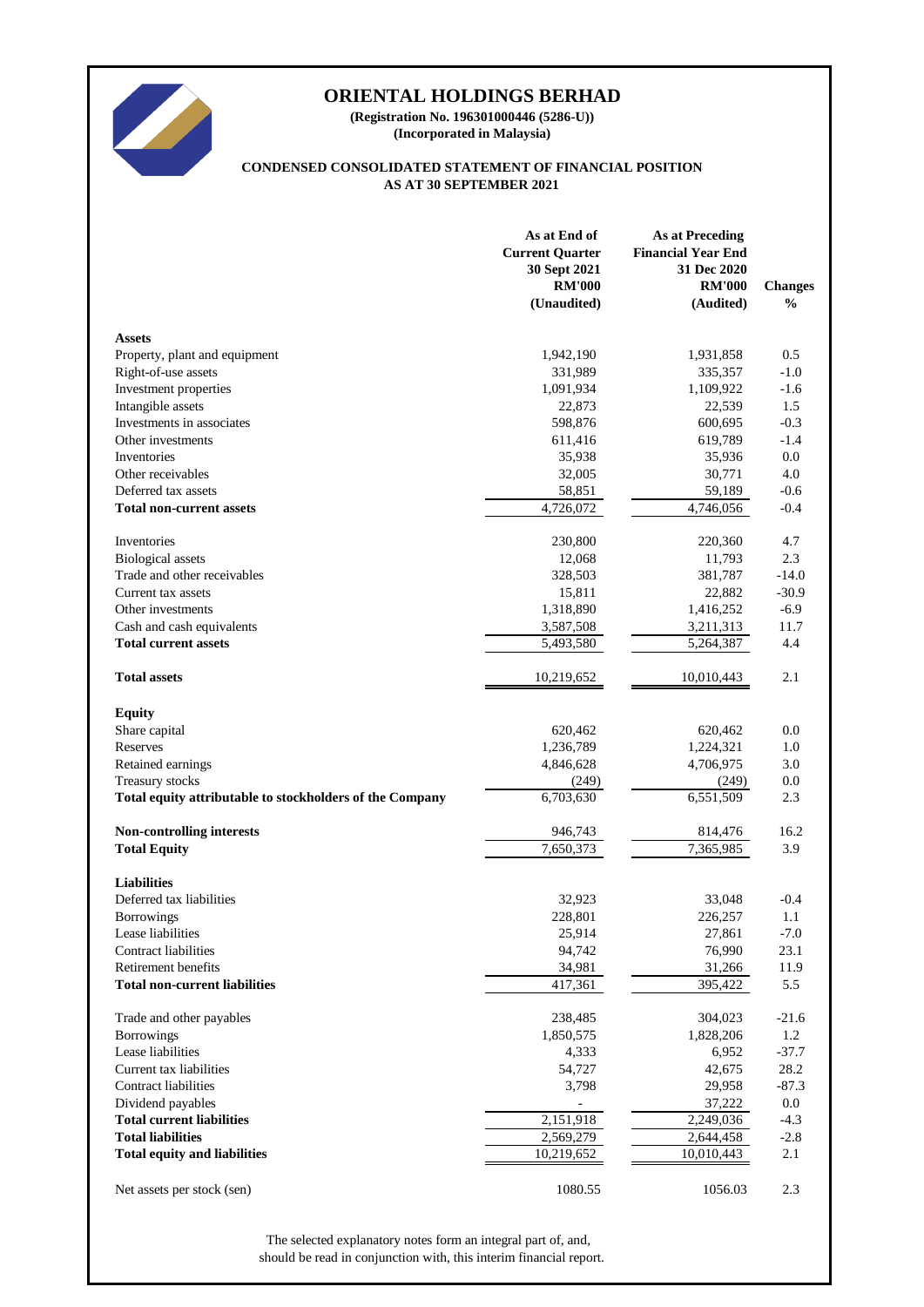

**(Registration No. 196301000446 (5286-U))**

**(Incorporated in Malaysia)**

#### **FOR THE PERIOD ENDED 30 SEPTEMBER 2021 CONDENSED CONSOLIDATED STATEMENT OF PROFIT OR LOSS AND OTHER COMPREHENSIVE INCOME**

|                                                                                                              | <b>Individual Quarter</b><br><b>Current</b><br>Year            | Preceding<br>Year                                       |                                 | <b>Cumulative Quarters</b><br><b>Current Year</b><br>To Date        | <b>Preceding Year</b><br><b>To Date</b>                             |                                 |
|--------------------------------------------------------------------------------------------------------------|----------------------------------------------------------------|---------------------------------------------------------|---------------------------------|---------------------------------------------------------------------|---------------------------------------------------------------------|---------------------------------|
|                                                                                                              | <b>Ouarter</b><br>30 Sept 2021<br><b>RM'000</b><br>(Unaudited) | Quarter<br>30 Sept 2020<br><b>RM'000</b><br>(Unaudited) | <b>Changes</b><br>$\frac{0}{0}$ | (Three quarters to<br>30 Sept 2021)<br><b>RM'000</b><br>(Unaudited) | (Three quarters to<br>30 Sept 2020)<br><b>RM'000</b><br>(Unaudited) | <b>Changes</b><br>$\frac{0}{0}$ |
| Revenue                                                                                                      | 708,089                                                        | 948,217                                                 | $-25.3$                         | 2,361,483                                                           | 2,374,274                                                           | $-0.5$                          |
| <b>Results from operating activities</b>                                                                     | 139,471                                                        | (37, 387)                                               | 473.0                           | 417,673                                                             | 27,910                                                              | 1396.5                          |
| Finance costs                                                                                                | (3,558)                                                        | (4,170)                                                 | 14.7                            | (10, 162)                                                           | (12, 674)                                                           | 19.8                            |
| Share of profits/ (loss) after tax of equity accounted associates                                            | 5,060                                                          | 15,479                                                  | $-67.3$                         | 28,257                                                              | (25, 274)                                                           | 211.8                           |
| Profit/ (Loss) before taxation                                                                               | 140,973                                                        | (26,078)                                                | 640.6                           | 435,768                                                             | (10,038)                                                            | 4441.2                          |
| Income tax expenses                                                                                          | (26, 499)                                                      | (8,901)                                                 | $-197.7$                        | (74, 769)                                                           | (34,948)                                                            | $-113.9$                        |
| Profit/ (Loss) from continuing operations                                                                    | 114,474                                                        | (34, 979)                                               | 427.3                           | 360,999                                                             | (44,986)                                                            | 902.5                           |
| Other comprehensive income/ (expense), net of tax                                                            |                                                                |                                                         |                                 |                                                                     |                                                                     |                                 |
| Foreign currency translation differences for foreign operations :<br>- (loss)/ gain during the year          | (22, 556)                                                      | (62, 776)                                               | 64.1                            | 17,922                                                              | (49, 891)                                                           | 135.9                           |
| Fair value gain/ (loss) of equity instruments designated at fair value<br>through other comprehensive income | 6,125                                                          | (18,082)                                                | 133.9                           | (2,079)                                                             | (170, 228)                                                          | 98.8                            |
| Share of other comprehensive (expense) /income of equity accounted<br>associates                             | (3)                                                            | (1,785)                                                 | 99.8                            | 3,221                                                               | (1,691)                                                             | 290.5                           |
| Other comprehensive (expense)/ income for the period, net of tax                                             | (16, 434)                                                      | (82, 643)                                               | 80.1                            | 19,064                                                              | (221, 810)                                                          | 108.6                           |
| Total comprehensive income/ (expense) for the period                                                         | 98,040                                                         | (117, 622)                                              | 183.4                           | 380,063                                                             | (266, 796)                                                          | 242.5                           |
| Profit/ (Loss) attributable to:                                                                              |                                                                |                                                         |                                 |                                                                     |                                                                     |                                 |
| Stockholders of the Company                                                                                  | 68,656                                                         | 14,987                                                  | 358.1                           | 225,631                                                             | 11,688                                                              | 1830.5                          |
| Non-controlling interests                                                                                    | 45,818                                                         | (49,966)                                                | 191.7                           | 135,368                                                             | (56, 674)                                                           | 338.9                           |
| Profit/ (Loss) for the period                                                                                | 114,474                                                        | (34,979)                                                | 427.3                           | 360,999                                                             | (44,986)                                                            | 902.5                           |
| Total comprehensive income/ (expense) attributable to:                                                       |                                                                |                                                         |                                 |                                                                     |                                                                     |                                 |
| Stockholders of the Company                                                                                  | 47,169                                                         | (41, 492)                                               | 213.7                           | 238,972                                                             | (164, 490)                                                          | 245.3                           |
| Non-controlling interests                                                                                    | 50,871                                                         | (76, 130)                                               | 166.8                           | 141,091                                                             | (102, 306)                                                          | 237.9                           |
| Total comprehensive income/ (expense) for the period                                                         | 98,040                                                         | (117, 622)                                              | 183.4                           | 380,063                                                             | (266, 796)                                                          | 242.5                           |
| Weighted average number of stocks in issue ('000)                                                            | 620,362                                                        | 620,362                                                 |                                 | 620,362                                                             | 620,362                                                             |                                 |
| Basic earnings per stock (sen)<br>(based on the weighted average number of stocks)                           | 11.07                                                          | 2.42                                                    | 357.4                           | 36.37                                                               | 1.88                                                                | 1834.6                          |

The selected explanatory notes form an integral part of, and, should be read in conjunction with, this interim financial report.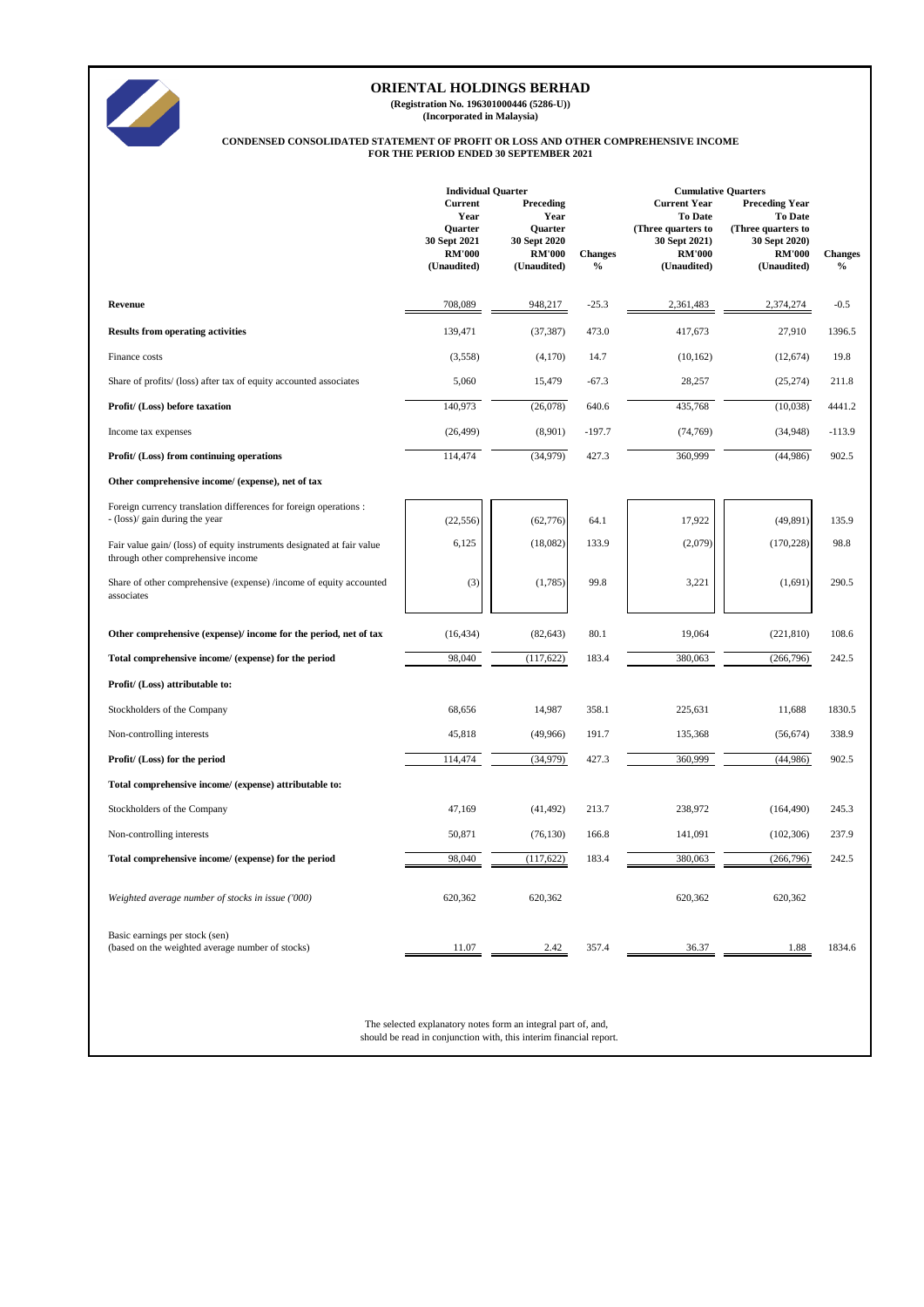

**(Incorporated in Malaysia) (Registration No. 196301000446 (5286-U))**

#### **CONSOLIDATED STATEMENT OF PROFIT OR LOSS AND OTHER COMPREHENSIVE INCOME FOR THE PERIOD ENDED 30 SEPTEMBER 2021**

|                                                                                       | <b>Individual Quarter</b>                                                                |                                                                                     | <b>Cumulative Quarters</b>                                                                                               |                                                                                          |  |
|---------------------------------------------------------------------------------------|------------------------------------------------------------------------------------------|-------------------------------------------------------------------------------------|--------------------------------------------------------------------------------------------------------------------------|------------------------------------------------------------------------------------------|--|
|                                                                                       | <b>Current</b><br>Year<br><b>Ouarter</b><br>30 Sept 2021<br><b>RM'000</b><br>(Unaudited) | Preceding<br>Year<br><b>Ouarter</b><br>30 Sept 2020<br><b>RM'000</b><br>(Unaudited) | <b>Current Year</b><br>To Date<br>(Three quarters to (Three quarters to<br>30 Sept 2021)<br><b>RM'000</b><br>(Unaudited) | <b>Preceding Year</b><br><b>To Date</b><br>30 Sept 2020)<br><b>RM'000</b><br>(Unaudited) |  |
| Included in the Total Comprehensive Expense/Income for the period are the followings: |                                                                                          |                                                                                     |                                                                                                                          |                                                                                          |  |
| Interest income                                                                       | (12,295)                                                                                 | (16, 344)                                                                           | (37,627)                                                                                                                 | (60, 279)                                                                                |  |
| Other income including investment income                                              | (19,959)                                                                                 | (5,687)                                                                             | (24,600)                                                                                                                 | (8,585)                                                                                  |  |
| Interest expense                                                                      | 3,558                                                                                    | 4,170                                                                               | 10,162                                                                                                                   | 12,674                                                                                   |  |
| Depreciation and amortisation                                                         | 36,916                                                                                   | 37,053                                                                              | 112,214                                                                                                                  | 111,068                                                                                  |  |
| Bad debts (recovered)/ written off                                                    | (59)                                                                                     | 166                                                                                 | (221)                                                                                                                    | (356)                                                                                    |  |
| Write down of inventories                                                             | 987                                                                                      | 1,106                                                                               | 1,064                                                                                                                    | 1,484                                                                                    |  |
| Write off of property, plant and equipment                                            | 146                                                                                      | 19                                                                                  | 222                                                                                                                      | 63                                                                                       |  |
| (Gain)/Loss on disposal of investments                                                | (83)                                                                                     | 368                                                                                 | 318                                                                                                                      | 97                                                                                       |  |
| Gain on disposal of property, plant and equipment                                     | (287)                                                                                    | (277)                                                                               | (2,410)                                                                                                                  | (1,111)                                                                                  |  |
| (Reversal)/ Provision of impairment loss on assets                                    | (421)                                                                                    | 555                                                                                 | (122)                                                                                                                    | (1)                                                                                      |  |
| Unrealised foreign exchange (gain)/loss                                               | (26,930)                                                                                 | 98,035                                                                              | (107, 629)                                                                                                               | 114,888                                                                                  |  |
| Realised foreign exchange loss/ (gain)                                                | 522                                                                                      | 1,069                                                                               | (5,068)                                                                                                                  | (3,884)                                                                                  |  |
| The selected explanatory notes form an integral part of, and,                         |                                                                                          |                                                                                     |                                                                                                                          |                                                                                          |  |
| should be read in conjunction with, this interim financial report.                    |                                                                                          |                                                                                     |                                                                                                                          |                                                                                          |  |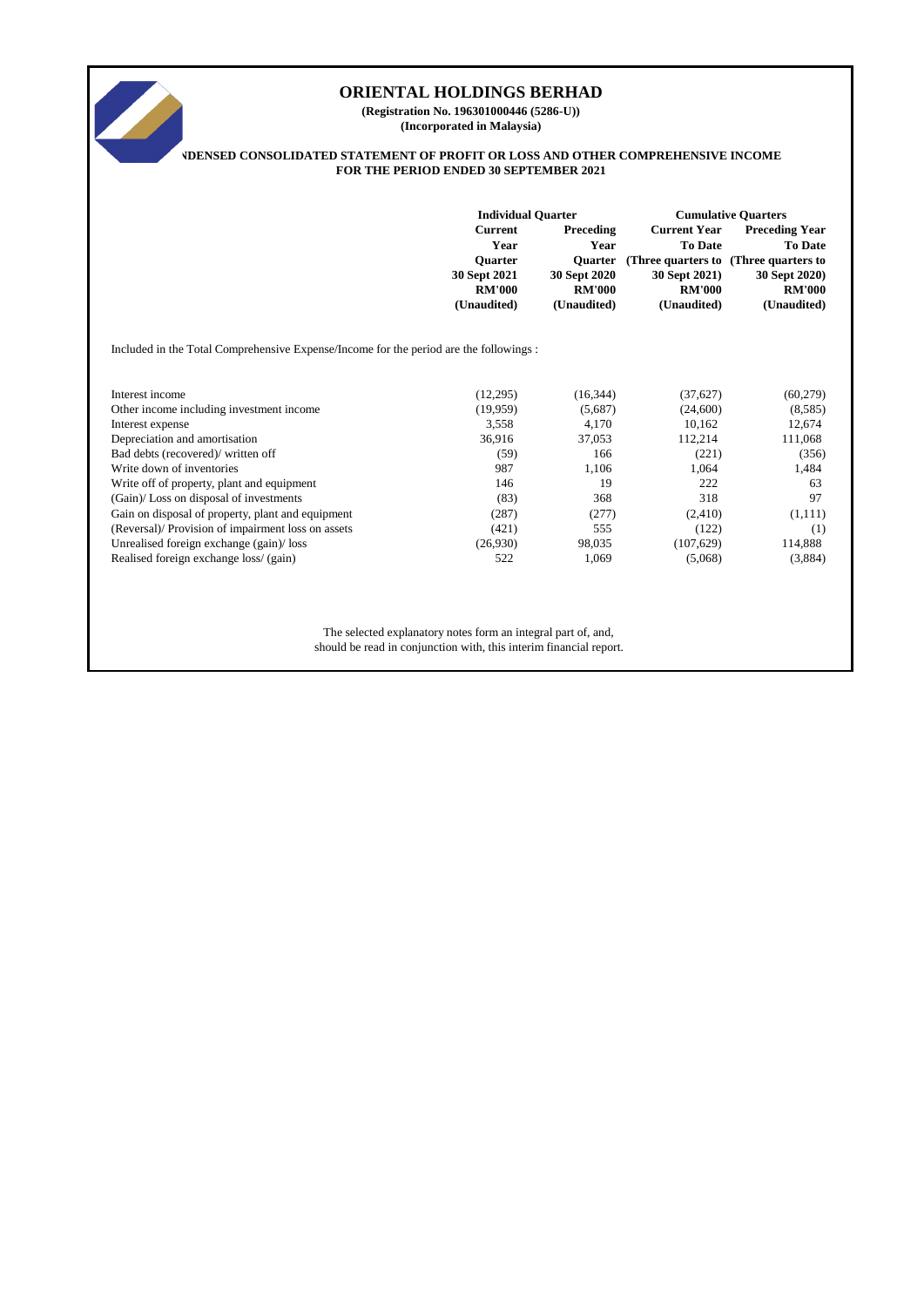

**(Registration No. 196301000446 (5286-U)) (Incorporated in Malaysia)**

#### **CONDENSED CONSOLIDATED STATEMENT OF CHANGES IN EQUITY FOR THE PERIOD ENDED 30 SEPTEMBER 2021**

|                                                                     | <b>Attributable to stockholders of the Company</b><br>Non-distributable<br><b>Distributable</b><br>→ |                               |                              |                           |                             |                          |              |                              |                        |
|---------------------------------------------------------------------|------------------------------------------------------------------------------------------------------|-------------------------------|------------------------------|---------------------------|-----------------------------|--------------------------|--------------|------------------------------|------------------------|
|                                                                     | <b>Share</b><br>capital                                                                              | <b>Translation</b><br>reserve | <b>Fair value</b><br>reserve | <b>Treasury</b><br>stocks | <b>Retained</b><br>earnings | Capital<br>reserve       | <b>Total</b> | Non-controlling<br>interests | <b>Total</b><br>equity |
| In thousands of RM<br>At 1 January 2020                             | 620,462                                                                                              | 858,453                       | 400,948                      | (249)                     | 4,746,447                   | 40,248                   | 6,666,309    | 876,243                      | 7,542,552              |
| Foreign currency translation differences for foreign operations     |                                                                                                      | (19, 175)                     |                              |                           |                             |                          | (19, 175)    | (30,716)                     | (49, 891)              |
| Fair value of financial assets                                      |                                                                                                      |                               | (155, 312)                   |                           |                             |                          | (155,312)    | (14,916)                     | (170, 228)             |
| Share of other comprehensive expense of equity accounted associates |                                                                                                      |                               | (1,691)                      |                           |                             |                          | (1,691)      |                              | (1,691)                |
| Total other comprehensive expense for the period                    | $\overline{\phantom{a}}$                                                                             | (19,175)                      | (157,003)                    | $\sim$                    |                             | ä,                       | (176, 178)   | (45, 632)                    | (221, 810)             |
| Profit/(Loss) for the period                                        | $\overline{\phantom{a}}$                                                                             | $\overline{\phantom{a}}$      |                              | $\sim$                    | 11,688                      | $\overline{\phantom{a}}$ | 11,688       | (56, 674)                    | (44,986)               |
| Total comprehensive (expense)/income for the period                 | ٠                                                                                                    | (19, 175)                     | (157,003)                    | $\sim$                    | 11,688                      | $\sim$                   | (164, 490)   | (102, 306)                   | (266,796)              |
| Dividends to stockholders                                           |                                                                                                      | ٠                             |                              | $\overline{\phantom{a}}$  | (111, 665)                  | $\blacksquare$           | (111,665)    | $\sim$                       | (111,665)              |
| Dividends paid to non-controlling interests                         |                                                                                                      |                               |                              |                           |                             |                          |              | (8,880)                      | (8,880)                |
| Changes in ownership interests in a subsidiary                      |                                                                                                      |                               |                              |                           | (2,622)                     |                          | (2,622)      | 2,622                        |                        |
| Share issued to non-controlling interests                           |                                                                                                      |                               |                              | $\overline{\phantom{a}}$  |                             | ٠                        |              | 3,920                        | 3,920                  |
| Total transactions with owners                                      |                                                                                                      | $\overline{a}$                | ÷.                           | $\mathcal{L}$             | (114, 287)                  | L.                       | (114, 287)   | (2, 338)                     | (116, 625)             |
| At 30 September 2020                                                | 620,462                                                                                              | 839,278                       | 243,945                      | (249)                     | 4,643,848                   | 40,248                   | 6,387,532    | 771,599                      | 7,159,131              |
| In thousands of RM                                                  |                                                                                                      |                               |                              |                           |                             |                          |              |                              |                        |
| At 1 January 2021                                                   | 620,462                                                                                              | 889,974                       | 294,099                      | (249)                     | 4,706,975                   | 40,248                   | 6,551,509    | 814,476                      | 7,365,985              |
| Foreign currency translation differences for foreign operations     |                                                                                                      | 15,029                        |                              |                           |                             | L,                       | 15,029       | 2,893                        | 17,922                 |
| Fair value of financial assets                                      |                                                                                                      |                               | (5,782)                      |                           | 873                         |                          | (4,909)      | 2,830                        | (2,079)                |
| Share of other comprehensive income of equity accounted             |                                                                                                      |                               | 3,221                        |                           |                             | $\overline{\phantom{a}}$ | 3,221        |                              | 3,221                  |
| Total other comprehensive income/ (expense) for the period          | $\overline{\phantom{a}}$                                                                             | 15,029                        | (2,561)                      | $\overline{\phantom{a}}$  | 873                         | $\overline{\phantom{a}}$ | 13,341       | 5,723                        | 19,064                 |
| Profit for the year                                                 |                                                                                                      |                               |                              | $\overline{\phantom{a}}$  | 225,631                     |                          | 225,631      | 135,368                      | 360,999                |
| Total comprehensive income/ (expense) for the period                | $\sim$                                                                                               | 15,029                        | (2, 561)                     | $\sim$                    | 226,504                     | $\overline{\phantom{a}}$ | 238,972      | 141,091                      | 380,063                |
| Dividends to stockholders                                           |                                                                                                      | $\sim$                        |                              | $\sim$                    | (86, 851)                   | $\sim$                   | (86, 851)    | $\overline{\phantom{a}}$     | (86, 851)              |
| Dividends paid to non-controlling interests                         | ٠                                                                                                    | $\sim$                        | $\overline{\phantom{a}}$     | $\sim$                    |                             | $\sim$                   |              | (8,824)                      | (8,824)                |
| Total transactions with owners                                      | ٠                                                                                                    | $\sim$                        | $\sim$                       | $\sim$                    | (86, 851)                   | ÷,                       | (86, 851)    | (8, 824)                     | (95, 675)              |
| At 30 September 2021                                                | 620.462                                                                                              | 905,003                       | 291.538                      | (249)                     | 4,846,628                   | 40.248                   | 6,703,630    | 946,743                      | 7,650,373              |

The selected explanatory notes form an integral part of, and, should be read in conjunction with, this interim financial report.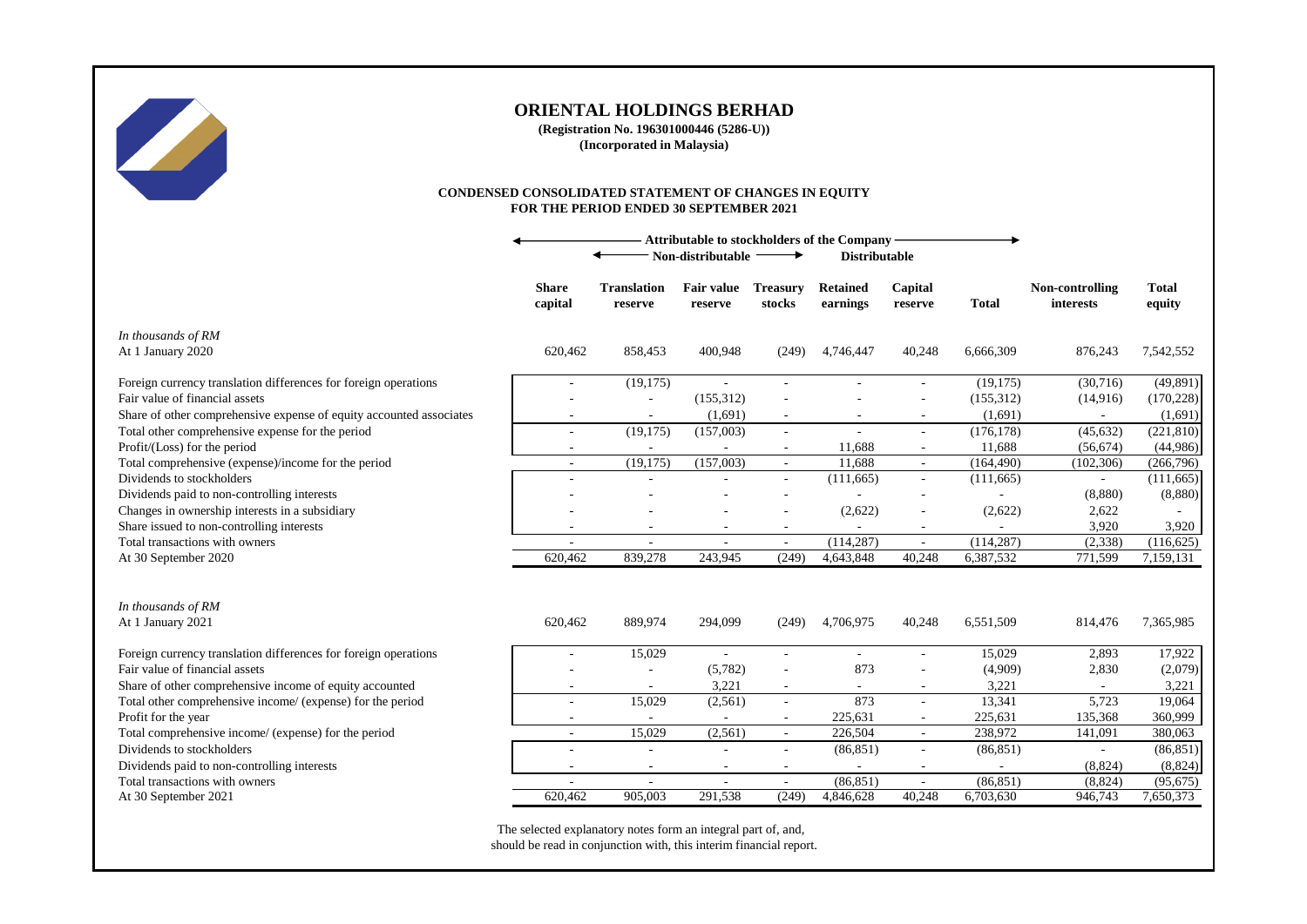

**(Registration No. 196301000446 (5286-U)) (Incorporated in Malaysia)**

### **CONDENSED CONSOLIDATED STATEMENT OF CASH FLOWS FOR THE PERIOD ENDED 30 SEPTEMBER 2021**

|                                                 | <b>Current Year</b><br><b>To Date</b><br>30 Sept 2021)<br><b>RM'000</b><br>(Unaudited) | <b>Preceding Year</b><br><b>To Date</b><br>(Three quarters to (Three quarters to<br>30 Sept 2020)<br><b>RM'000</b><br>(Unaudited) |
|-------------------------------------------------|----------------------------------------------------------------------------------------|-----------------------------------------------------------------------------------------------------------------------------------|
| <b>CASH FLOWS FROM OPERATING ACTIVITIES</b>     |                                                                                        |                                                                                                                                   |
| Profit/ (Loss) before tax                       | 435,768                                                                                | (10,038)                                                                                                                          |
| Adjustments for:<br>Non-cash items              | (1,280)                                                                                | 226,721                                                                                                                           |
| Non-operating items                             | (82, 610)                                                                              | (31,757)                                                                                                                          |
| Operating profit before working capital changes | 351,878                                                                                | 184,926                                                                                                                           |
| Changes in working capital                      | (26,079)                                                                               | 61,696                                                                                                                            |
| Cash flow from operating activities             | 325,799                                                                                | 246,622                                                                                                                           |
| Dividend received, net                          | 56,218                                                                                 | 13,038                                                                                                                            |
| Tax paid                                        | (57, 238)                                                                              | (49, 593)                                                                                                                         |
| Interest paid                                   | (9,180)                                                                                | (12,276)                                                                                                                          |
| Payment of retirement benefits                  | (439)                                                                                  | (213)                                                                                                                             |
| Net cash flows from operating activities        | 315,160                                                                                | 197,578                                                                                                                           |
| <b>CASH FLOWS FROM INVESTING ACTIVITIES</b>     |                                                                                        |                                                                                                                                   |
| Capital expenditure                             | (91, 638)                                                                              | (107, 860)                                                                                                                        |
| Purchase of investments                         | (7,640)                                                                                | (104, 564)                                                                                                                        |
| Proceeds from disposal of investments           | 81,003                                                                                 | 64,970                                                                                                                            |
| Interest received                               | 37,580                                                                                 | 62,616                                                                                                                            |
| Decrease in short term investments, net         | 35,804                                                                                 | 352,990                                                                                                                           |
| Net cash flows from investing activities        | 55,109                                                                                 | 268,152                                                                                                                           |
|                                                 |                                                                                        |                                                                                                                                   |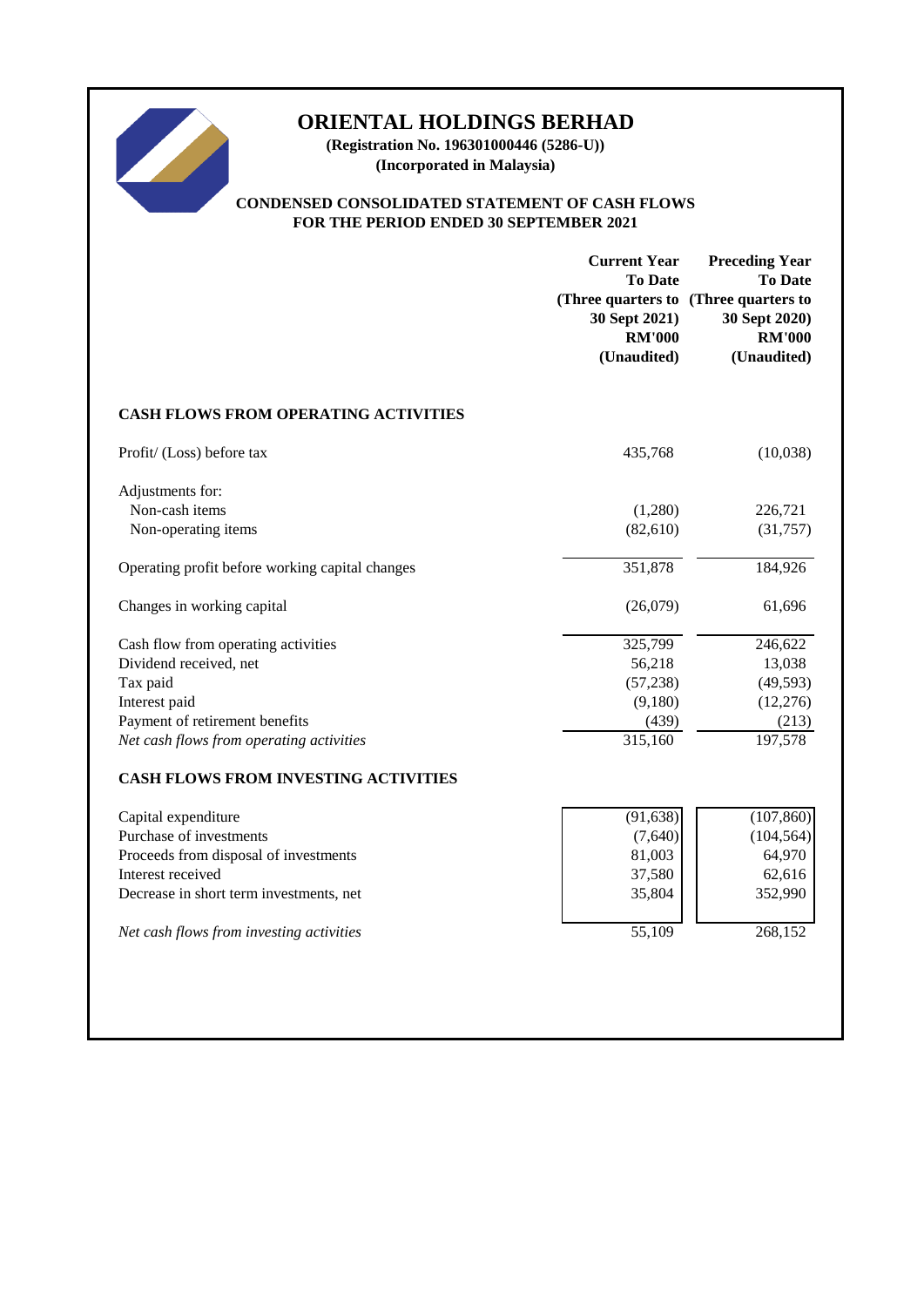| <b>CONSOLIDATED STATEMENT OF CASH FLOWS (Cont'd)</b>                                                     | <b>Current Year</b>                                                                                      | <b>Preceding Year</b>                                           |
|----------------------------------------------------------------------------------------------------------|----------------------------------------------------------------------------------------------------------|-----------------------------------------------------------------|
|                                                                                                          | <b>To Date</b><br>(Three quarters to (Three quarters to<br>30 Sept 2021)<br><b>RM'000</b><br>(Unaudited) | <b>To Date</b><br>30 Sept 2020)<br><b>RM'000</b><br>(Unaudited) |
| <b>CASH FLOWS FROM FINANCING ACTIVITIES</b>                                                              |                                                                                                          |                                                                 |
| Bank borrowings (net)                                                                                    | 84,158                                                                                                   | 83,808                                                          |
| Lease liabilities (net)                                                                                  | (6,820)                                                                                                  | (5,967)                                                         |
| Dividends paid to stockholders                                                                           | (124,072)                                                                                                | (111, 665)                                                      |
| Fixed deposits pledged for banking facilities                                                            | (8,590)                                                                                                  | 15,047                                                          |
| Dividends paid to non-controlling interests<br>Proceeds from issue of shares to non-controlling interest | (8, 824)                                                                                                 | (8,880)<br>3,920                                                |
| Net cash flows used in financing activities                                                              | (64, 148)                                                                                                | (23, 737)                                                       |
| Net increase in cash and cash equivalents                                                                | 306,121                                                                                                  | 441,993                                                         |
| Cash and cash equivalents at 1 January                                                                   | 2,498,860                                                                                                | 2,222,934                                                       |
| Effects of exchange rates on cash and cash equivalents                                                   | 61,484                                                                                                   | (65, 171)                                                       |
| Cash and cash equivalents at 30 September (Note 1)                                                       | 2,866,465                                                                                                | 2,599,756                                                       |
| <b>NOTE</b>                                                                                              |                                                                                                          |                                                                 |
|                                                                                                          | <b>RM'000</b>                                                                                            | <b>RM'000</b>                                                   |
| 1 Cash and cash equivalents consist of: -                                                                |                                                                                                          |                                                                 |
| Cash and bank balances                                                                                   | 1,911,532                                                                                                | 1,571,063                                                       |
| Fixed deposits<br><b>Bank</b> overdrafts                                                                 | 1,487,478                                                                                                | 1,507,359                                                       |
| Unit trust money market funds                                                                            | 188,498                                                                                                  | (114)<br>214,133                                                |
|                                                                                                          |                                                                                                          |                                                                 |
|                                                                                                          | 3,587,508                                                                                                | 3,292,441                                                       |
| Less:<br>Deposits pledged                                                                                | (721, 043)                                                                                               | (692, 685)                                                      |
|                                                                                                          | 2,866,465                                                                                                | 2,599,756                                                       |

should be read in conjunction with, this interim financial report. The selected explanatory notes form an integral part of, and,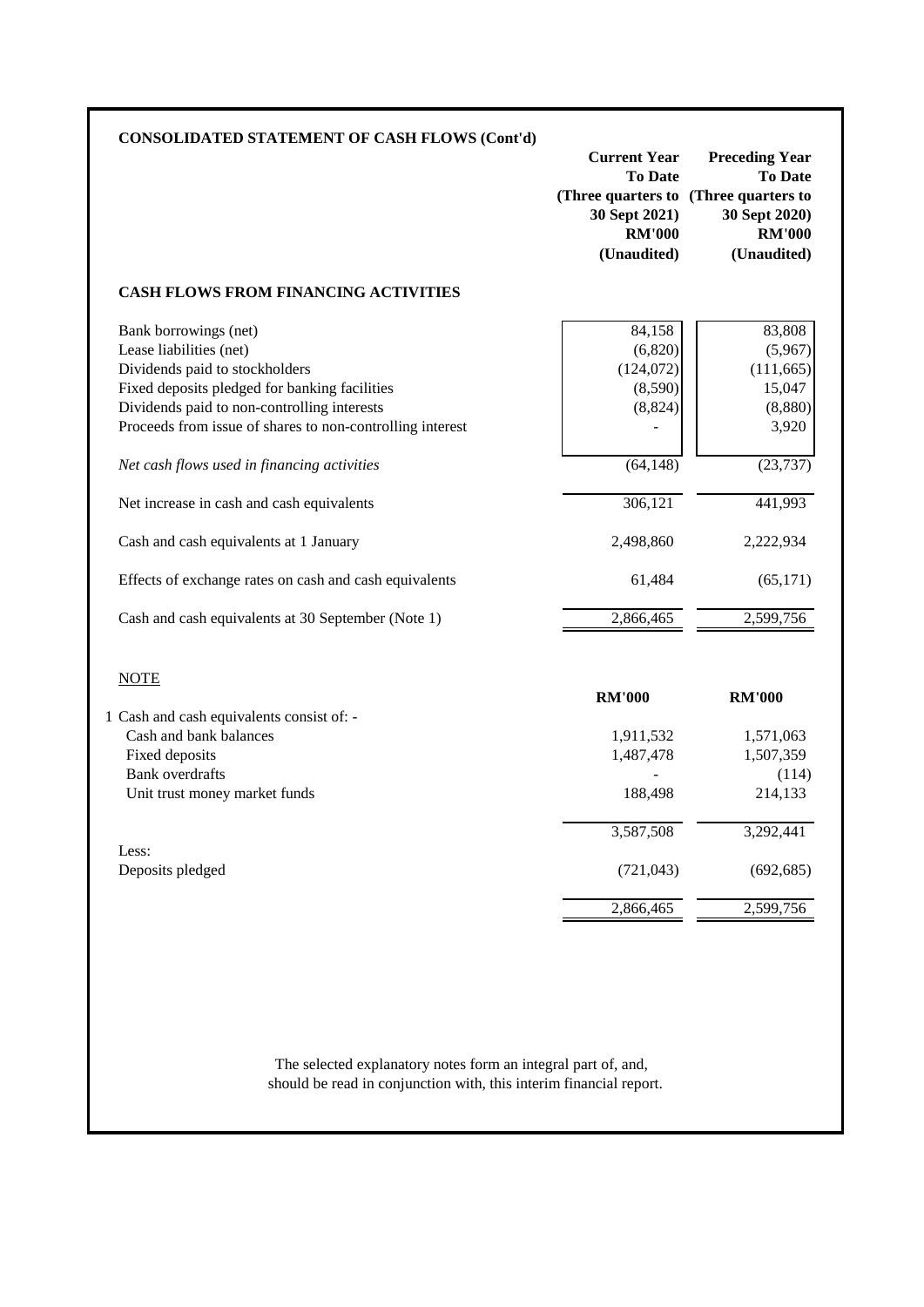### **SELECTED EXPLANATORY NOTES TO THE INTERIM FINANCIAL REPORT 30 SEPTEMBER 2021**

#### **1. Basis of Preparation**

The interim financial report is unaudited and has been prepared in compliance with MFRS 134, Interim Financial Reporting and the additional disclosure requirements as in Part A of Appendix 9B of the Revised Listing Requirements.

The interim financial report should be read in conjunction with the most recent annual audited financial statements of the Group for the year ended 31 December 2020. These explanatory notes provide an explanation of events and transactions that are significant to an understanding of the changes in the financial position and performance of the Group since the year ended 31 December 2020.

The accounting policies and methods of computation adopted by the Group in this interim financial report are consistent with the most recent annual audited financial statements for the year ended 31 December 2020.

#### **MFRSs, Amendments to MFRSs and IC Interpretations issued but not yet effective:**

#### *MFRSs, interpretations and amendments effective for annual periods beginning on or after 1 June 2020*

• Amendments to MFRS 16*, Leases – Covid-19-Related Rent Concessions*

#### *MFRSs, interpretations and amendments effective for annual periods beginning on or after 1 January 2021*

• Amendments to MFRS 9*, Financial Instruments,* MFRS 139*, Financial Instruments: Recognition and Measurement,* MFRS 7*, Financial Instruments: Disclosures,* MFRS 4*, Insurance Contracts and*  MFRS 16*, Leases – Interest Rate Benchmark Reform –Phase 2*

#### *MFRSs, interpretations and amendments effective for annual periods beginning on or after 1 April 2021*

• Amendments to MFRS 16*, Leases – Covid-19-Related Rent Concessions beyond 30 June 2021*

#### *MFRSs, interpretations and amendments effective for annual periods beginning on or after 1 January 2022*

• Amendments to MFRS 1, *First-time Adoption of Malaysian Financial Reporting Standards (Annual Improvements to MFRS Standards 2018−2020)*

- Amendments to MFRS 3, *Business Combinations – Reference to the Conceptual Framework*
- Amendments to MFRS 9, *Financial Instruments (Annual Improvements to MFRS Standards 2018−2020)*

• Amendments to Illustrative Examples accompanying MFRS 16, *Leases (Annual Improvements to MFRS Standards 2018−2020)*

- Amendments to MFRS 116, *Property, Plant and Equipment − Proceeds before Intended Use*
- Amendments to MFRS 137, *Provisions, Contingent Liabilities and Contingent Assets − Onerous Contracts − Cost of Fulfilling a Contract*
- Amendments to MFRS 141, *Agriculture (Annual Improvements to MFRS Standards 2018−2020)*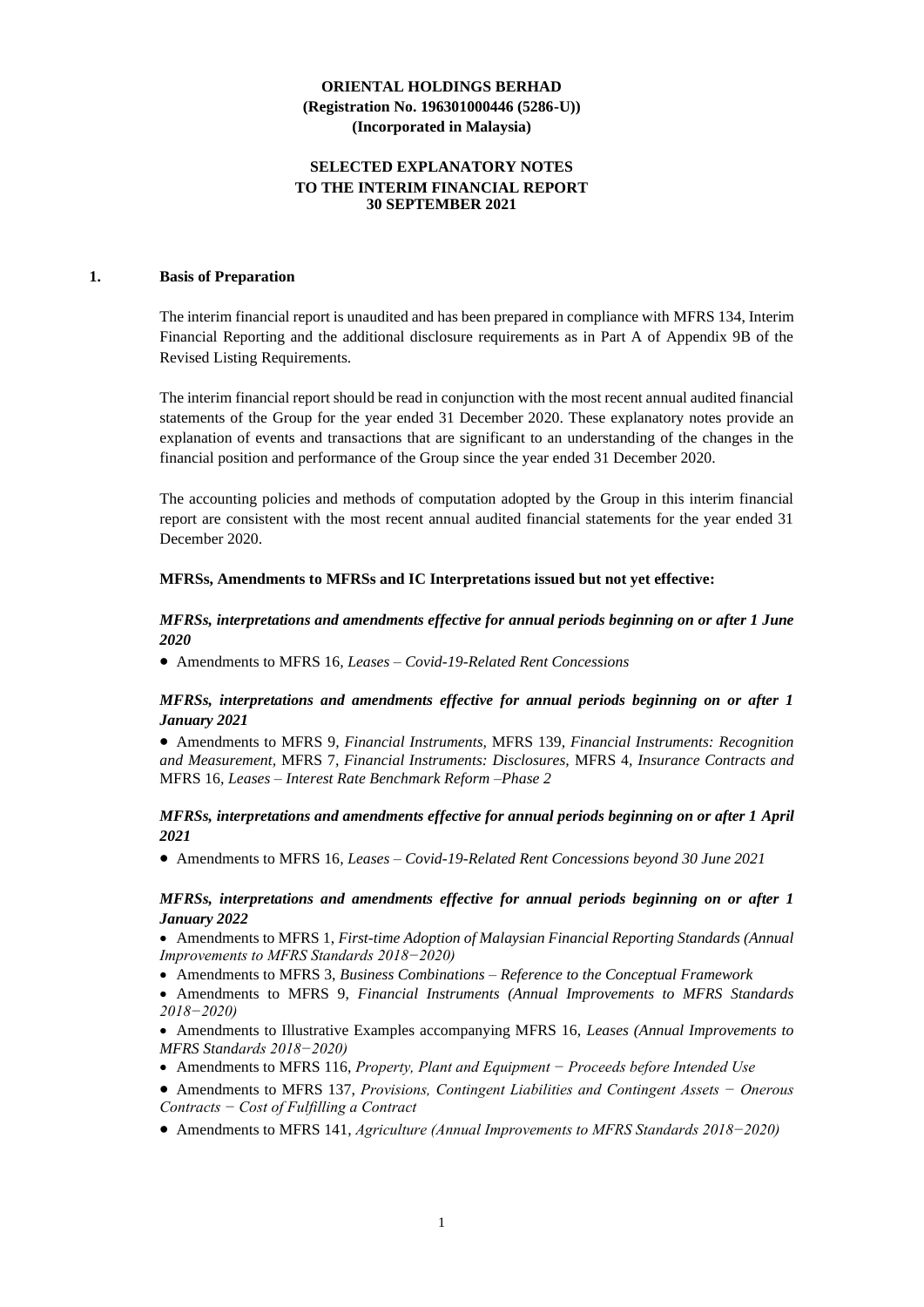#### **SELECTED EXPLANATORY NOTES TO THE INTERIM FINANCIAL REPORT 30 SEPTEMBER 2021 (Cont'd)**

#### **1. Basis of Preparation (Cont'd)**

### *MFRSs, interpretations and amendments effective for annual periods beginning on or after 1 January 2023*

- MFRS 17, *Insurance Contracts*
- Amendments to MFRS 101, *Presentation of Financial Statements – Classification of Liabilities as Current or Non-current and Disclosures of Accounting Policies*
- Amendments to MFRS 108, *Accounting Policies, Changes in Accounting Estimates and Errors – Definition of Accounting Estimates*
- Amendments to MFRS 112, *Income Taxes – Deferred Tax related to Assets and Liabilities arising from a Single Transaction*

### *MFRSs, interpretations and amendments effective for annual periods beginning on or after a date yet to be confirmed*

• Amendments to MFRS 10, *Consolidated Financial Statements* and MFRS 128, *Investments in Associates and Joint Ventures – Sale or Contribution of Assets between an Investor and its Associate or Joint Venture*

The Group will adopt the above pronouncements when they become effective in the respective financial periods. These pronouncements are not expected to have a material impact to the financial statements of the Group upon their initial recognition.

#### **2. Auditors' Qualification**

There's no qualification on the audit report of the preceding annual financial statements of Oriental Holdings Berhad.

#### **3. Seasonal Cyclical Factors**

Majority of the business operations of the Group are generally in tandem with the prevailing economic conditions where the Group operates with the exception of a few sectors. Commodity price is the most significant determinant of the level of profitability for the plantation sector although seasonal factor such as climatic condition also plays a part in determining the production level.

#### **4. Exceptional Items**

There were no material exceptional items for the period under review.

### **5. Changes in Estimates**

There were no material changes in estimates of amounts reported in prior financial period.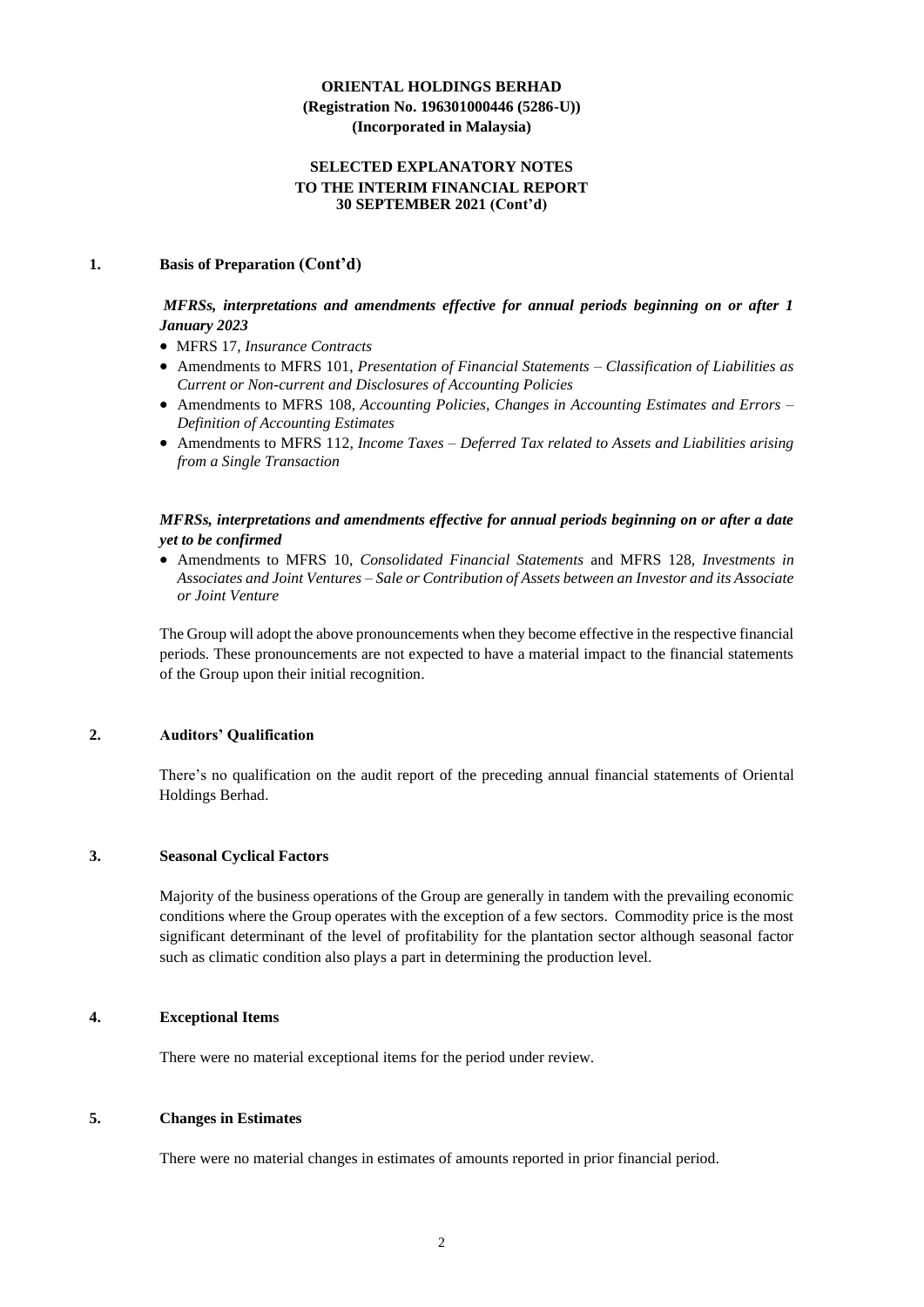### **SELECTED EXPLANATORY NOTES TO THE INTERIM FINANCIAL REPORT 30 SEPTEMBER 2021 (Cont'd)**

#### **6. Debt and Equity Securities**

There were no issuance and repayment of debt and equity stocks, stock buy-backs, stock cancellations, stocks held as treasury stocks and resale of treasury stocks for the current financial period to date.

### **7. Dividends Paid**

Since the end of the previous financial year, the Company paid:

- i) an interim single tier dividend of 6 sen per ordinary stock (2019 : 12 sen per ordinary stock) totalling RM37,221,710 in respect of the financial year ended 31 December 2020 on 21 January 2021; and
- ii) a second interim single tier dividend of 8 sen per ordinary stock and special interim single tier dividend of 6 sen per ordinary stock (2019 : a single tier final dividend of 8 sen per ordinary stock and single tier final special dividend of 10 sen per ordinary stock) totalling RM86,850,656 in respect of the financial year ended 31 December 2020 on 15 July 2021.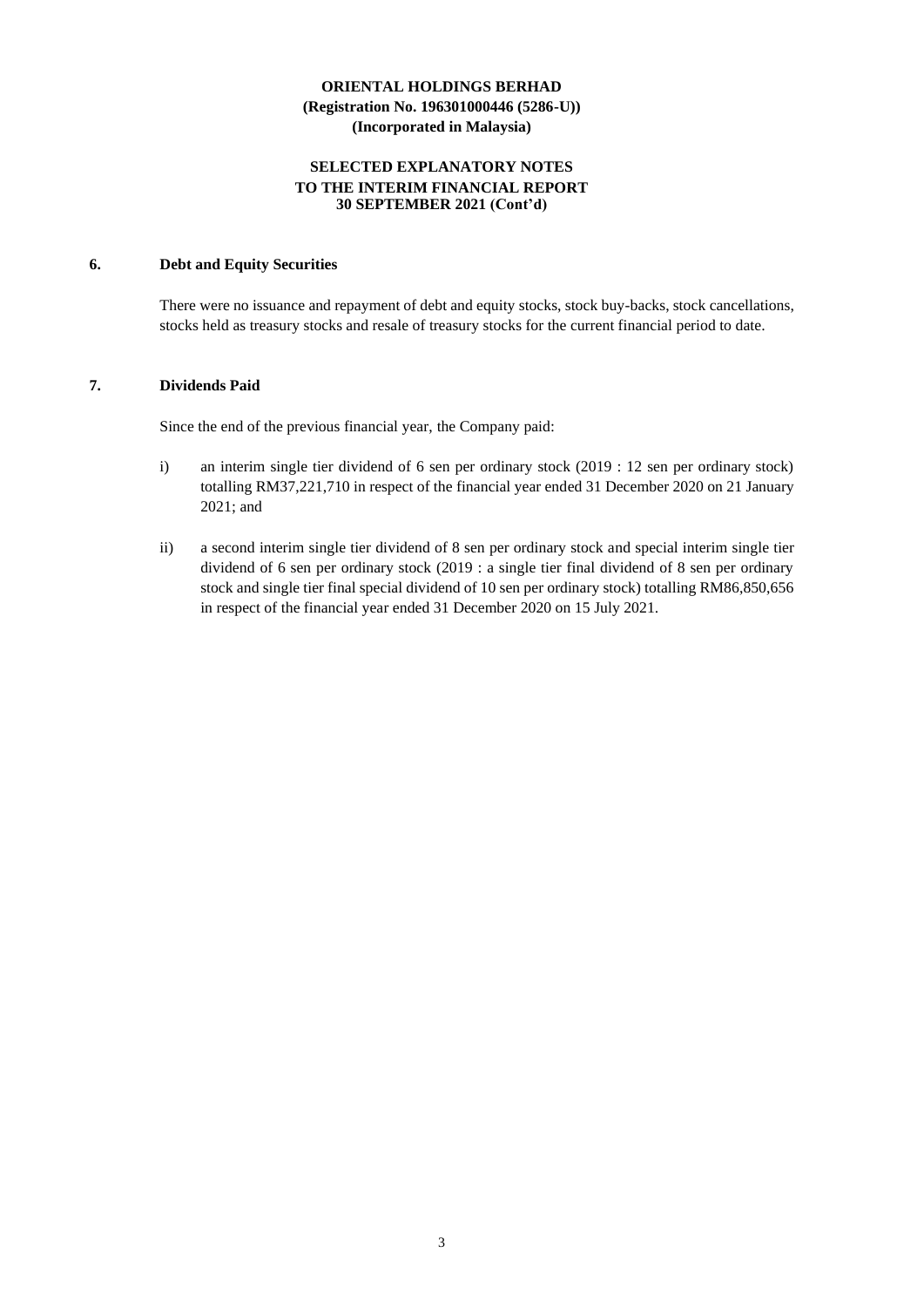### **SELECTED EXPLANATORY NOTES TO THE INTERIM FINANCIAL REPORT 30 SEPTEMBER 2021 (Cont'd)**

### **8. Segment Revenue and Results**

| 30 September 2021               | Automotive<br>and related<br>products<br><b>RM'000</b> | <b>Plastic</b><br>products<br><b>RM'000</b> | <b>Hotels</b> and<br>resorts<br><b>RM'000</b> | <b>Plantation</b><br><b>RM'000</b> | <b>Investment</b><br>holding<br><b>RM'000</b> | <b>Investment</b><br>properties $\&$<br>trading of<br>building<br>material<br>products<br><b>RM'000</b> | <b>Healthcare</b><br><b>RM'000</b> | <b>Total of all</b><br>segments<br><b>RM'000</b> | Reconciliation/<br><b>Elimination</b><br><b>RM'000</b> | <b>Notes</b> | <b>Total per</b><br>consolidated<br>financial<br>statements<br><b>RM'000</b> |
|---------------------------------|--------------------------------------------------------|---------------------------------------------|-----------------------------------------------|------------------------------------|-----------------------------------------------|---------------------------------------------------------------------------------------------------------|------------------------------------|--------------------------------------------------|--------------------------------------------------------|--------------|------------------------------------------------------------------------------|
| Revenue from external customers | 1,143,925                                              | 122,104                                     | 145,901                                       | 622,384                            | 21,986                                        | 227,089                                                                                                 | 78,094                             | 2,361,483                                        |                                                        |              | 2,361,483                                                                    |
| Inter-segment revenue           | 580                                                    | 363                                         | 241                                           | $\overline{\phantom{a}}$           | 11,481                                        | 83                                                                                                      | 98                                 | 12,846                                           | (12, 846)                                              |              |                                                                              |
| Total revenue                   | 1,144,505                                              | 122,467                                     | 146,142                                       | 622,384                            | 33,467                                        | 227,172                                                                                                 | 78,192                             | 2,374,329                                        | (12, 846)                                              |              | 2,361,483                                                                    |
| <b>Results</b>                  |                                                        |                                             |                                               |                                    |                                               |                                                                                                         |                                    |                                                  |                                                        |              |                                                                              |
| Segment profit                  | 40,328                                                 | 7,614                                       | 18,024                                        | 305,265                            | 40,493                                        | 3,556                                                                                                   | 2,393                              | 417,673                                          | 18,095                                                 | A            | 435,768                                                                      |
| <b>Assets</b>                   |                                                        |                                             |                                               |                                    |                                               |                                                                                                         |                                    |                                                  |                                                        |              |                                                                              |
| Segment assets                  | 3,352,205                                              | 310,677                                     | 1,069,147                                     | 2,869,328                          | 608,862                                       | 1,111,153                                                                                               | 224,742                            | 9,546,114                                        | 673,538                                                | B            | 10,219,652                                                                   |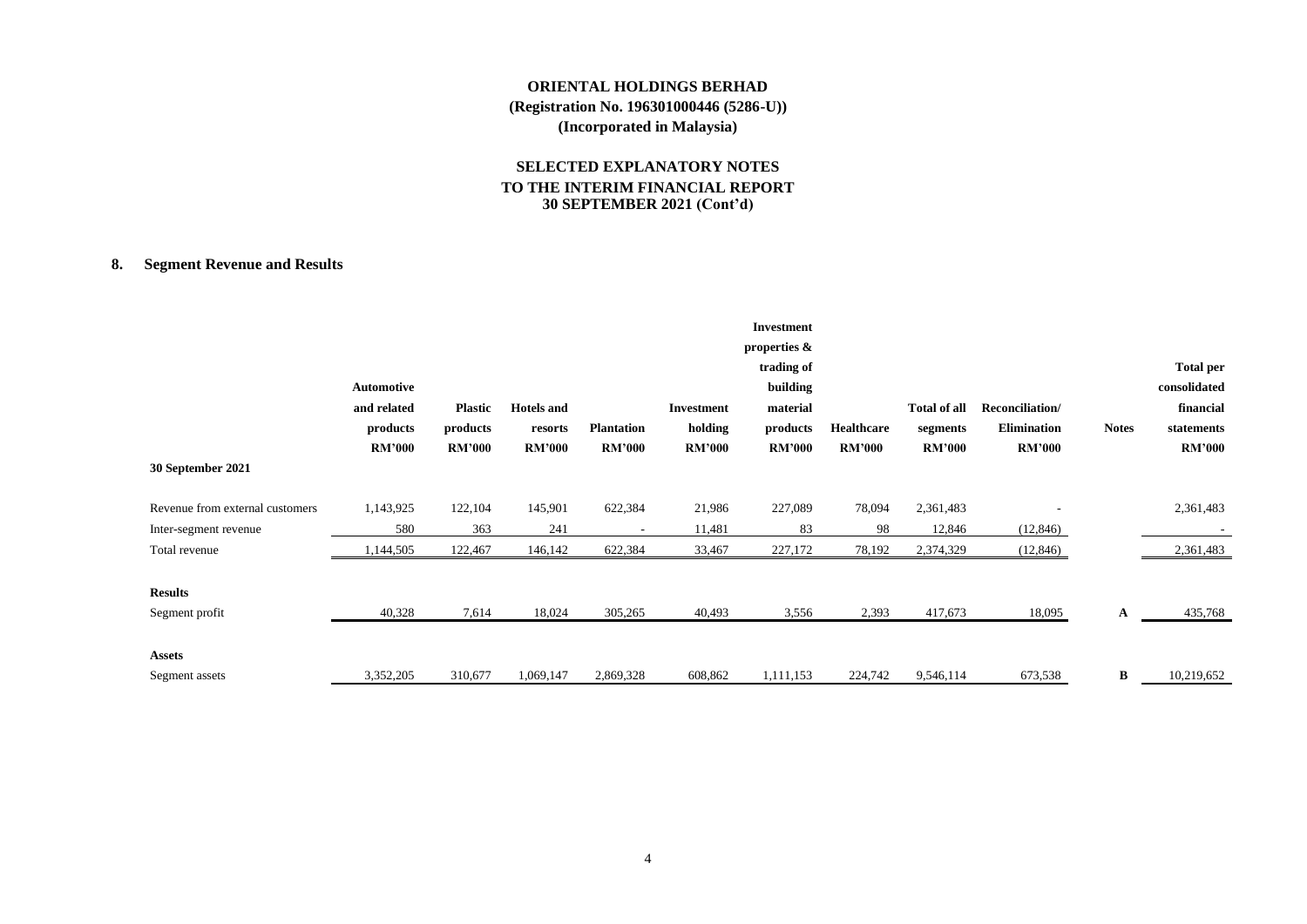#### **SELECTED EXPLANATORY NOTES TO THE INTERIM FINANCIAL REPORT 30 SEPTEMBER 2021 (Cont'd)**

#### **8. Segment Revenue and Results (Cont'd)**

- *Notes Nature of adjustments and eliminations to arrive at amounts reported in the consolidated interim financial report*
- A The following items are added to/ (deducted from) segment profit to arrive at "Profit before tax" presented in the condensed consolidated statements of profit or loss and other comprehensive income:

|                                | 30 September 2021 |
|--------------------------------|-------------------|
|                                | RM'000            |
| Share of results of associates | 28,257            |
| Finance costs                  | (10, 162)         |
|                                | 18.095            |

B The following items are added to segment assets to arrive at total assets reported in the condensed consolidated statement of financial positions:

|                          | 30 September 2021 |
|--------------------------|-------------------|
|                          | RM'000            |
| Investment in associates | 598,876           |
| Current tax assets       | 15,811            |
| Deferred tax assets      | 58,851            |
|                          | 673,538           |

### **9. Material Post Balance Sheet Events**

There were no material events subsequent to the end of the period under review which have not been reflected in this interim financial report.

### **10. Changes in Group's Composition**

There were no changes in the composition of the Group during the current financial period todate other than the following:-

The Company through its direct 51% owned subsidiary, Melaka Straits Medical Centre Sdn. Bhd. had on 25 March 2021 incorporated a wholly owned subsidiary named Oriental Medical (Segamat) Sdn. Bhd.. The initial issued share capital is one ordinary share at an issue price of RM1.00 only. The intended principal activities of Oriental Medical (Segamat) Sdn. Bhd. are operating a medical centre and provision of related healthcare services.

The Company has further subscribed in rights issue of 6,119,592 ordinary shares and renounceable rights issue of 1,529,898 ordinary shares at an issue price of RM1.00 each in Melaka Straits Medical Centre Sdn. Bhd. ("MSMC"), its direct 51% owned subsidiary. The Company holds 51.68% in MSMC upon completion of the application on 1 October 2021.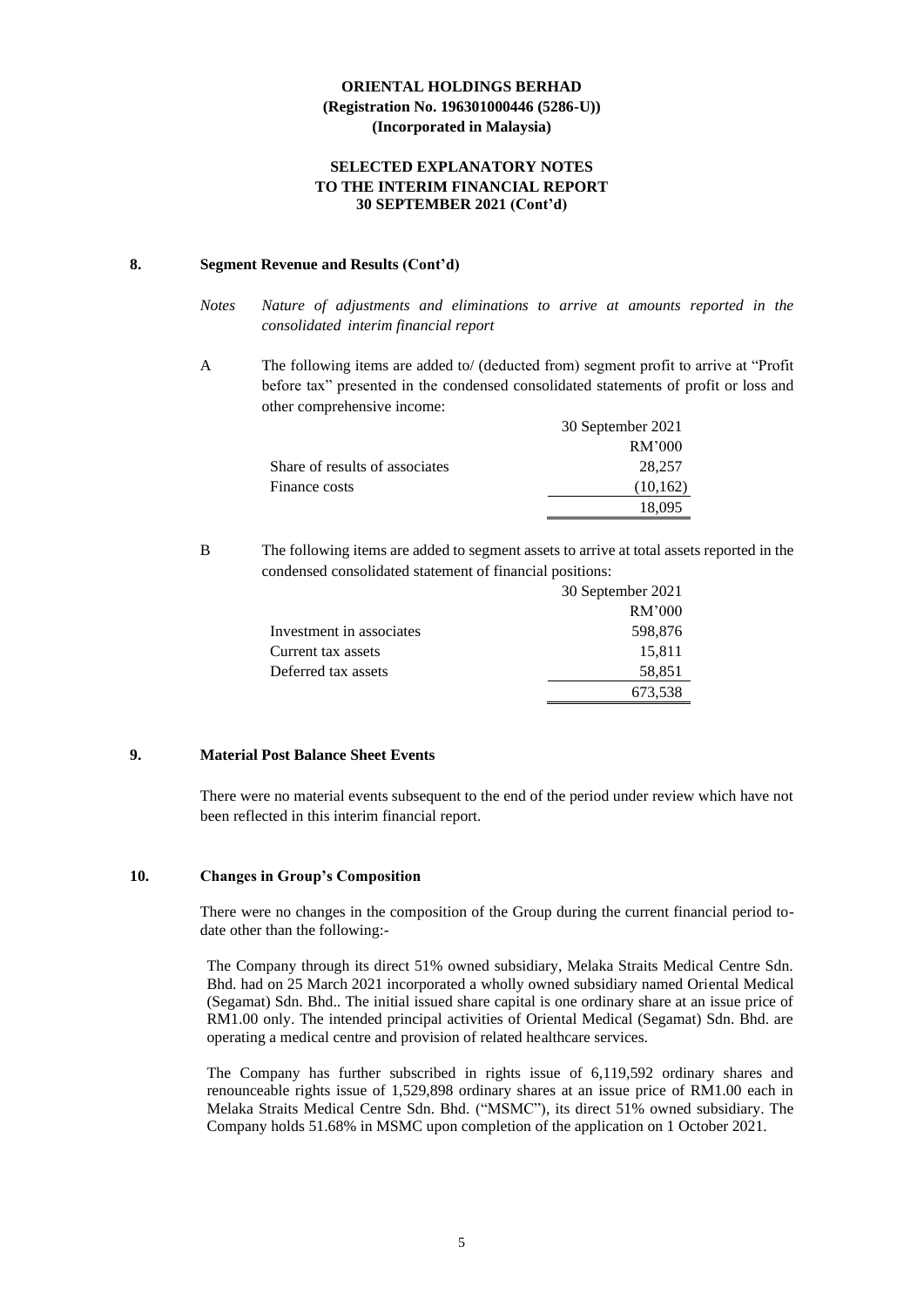#### **SELECTED EXPLANATORY NOTES TO THE INTERIM FINANCIAL REPORT 30 SEPTEMBER 2021 (Cont'd)**

#### **11. Changes in Contingent Liabilities and Assets and Changes in Material Litigations**

There were no contingent liabilities and assets at the end of the reporting period.

Neither the Company nor any of its subsidiaries is engaged in any material litigation, either as plaintiff or defendant and the Directors are not aware of any proceedings pending or threatened, against the Company or any of its subsidiaries or of any facts likely to give rise to any proceedings which might materially affect the position or business of the Company or any of its subsidiaries, financially or otherwise.

#### **12. Review of Group's Performance**

#### *Overall Review*

The Group recorded year to date revenue of RM 2,361.5 million, a decrease of 0.5% or RM 12.8 million as compared to RM 2,374.3 million in the corresponding period last year. The decrease in revenue was mainly attributed to the lower contribution from the automotive segment with overall decrease in number of cars sold from retail operations.

The Group recorded an operating profit of RM 417.7 million (2020 : RM 27.9 million), increased by RM 389.8 million mainly attributed from plantation segment.

The Group recorded year to date profit before tax of RM 435.8 million compared to the loss before tax of RM 10.0 million in the corresponding period last year was mainly attributed to higher contribution from plantation segment.

#### *Segmental Analysis*

Performance for each operating segment is as follows:-

The revenue from the automotive segment decreased by 20.9% to RM 1,143.9 million while operating profit decreased by 58.2% to RM 40.3 million.

For the retail operations in Singapore, revenue and operating profit decreased by 32.3% and 55.6% respectively mainly due to the lower number of cars sold by 50.5% especially for Honda Jazz, HRV and Civic models impacted by the reduction in supply of Certificate of Entitlement (COE) quota and slow down business activities due to COVID-19 restrictions.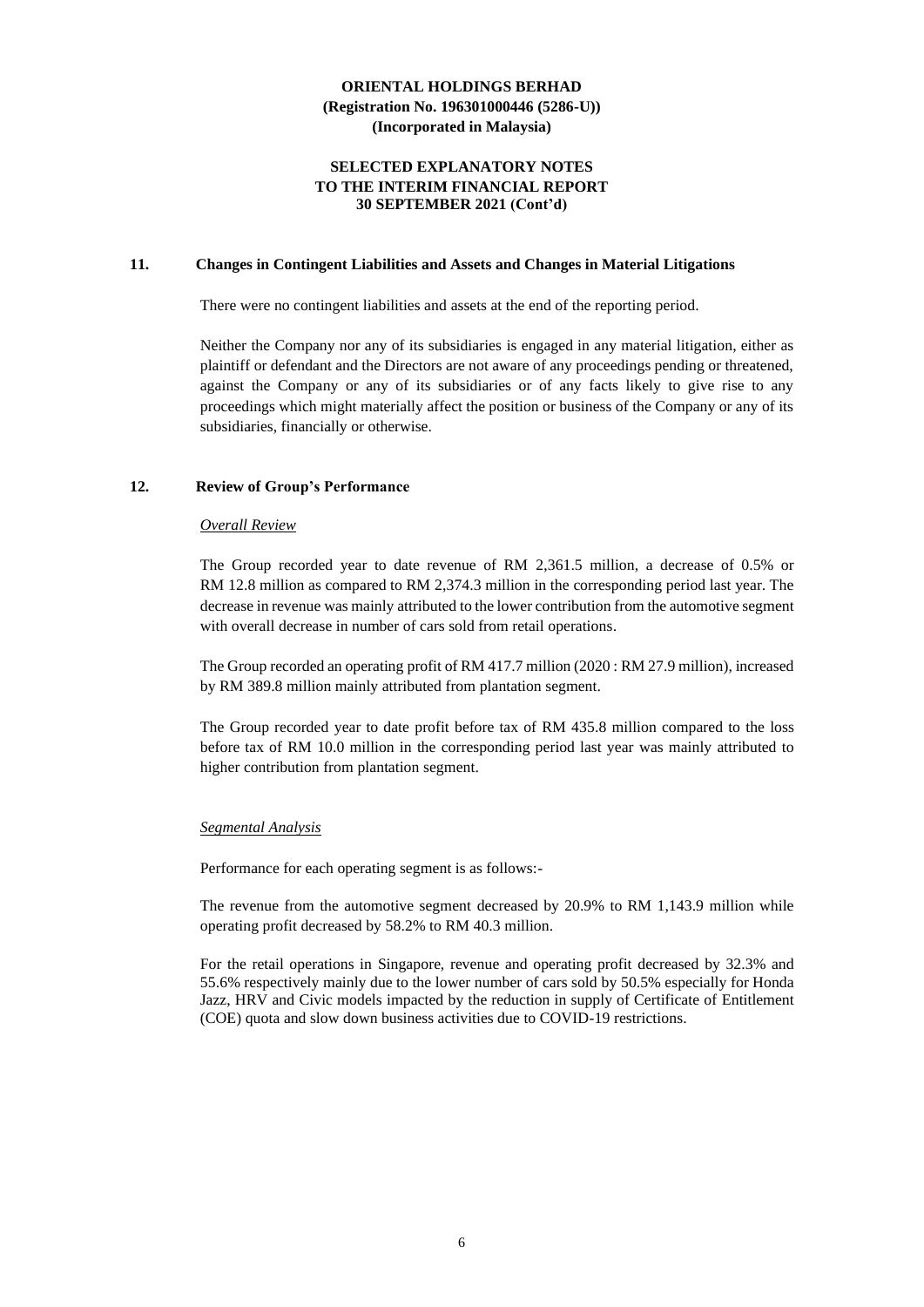#### **SELECTED EXPLANATORY NOTES TO THE INTERIM FINANCIAL REPORT 30 SEPTEMBER 2021 (Cont'd)**

#### **12. Review of Group's Performance (Cont'd)**

For the retail operations in Malaysia, revenue decreased by 9.7% and recorded operating loss attributed to the 8.0% dropped in the number of cars sold mainly due to FMCO from June to August 2021 with closure of showroom and limited services intake.

The plantation segment generated a revenue of RM 622.4 million, an increase of 72.1% compared to corresponding period last year of RM 361.7 million and recorded an operating profit of RM 305.3 million (2020 operating loss : RM 61.5 million). Higher revenue was contributed by the increase in CPO and PK sales volume by 28.2% and 43.3% respectively as well as CPO and PK selling price by 39.4% and 61.8% respectively. The segment's operating profit was also attributable to the favourable unrealised foreign exchange gain of RM 90.0 million (2020 unrealised foreign exchange loss : RM 116.3 million) from the strengthening of the IDR against the JPY denominated borrowings.

The plastic segment recorded a decrease in revenue of 14.7% to RM 122.1 million while recorded an operating profit of RM 7.6 million (2020 : RM 1.6 million). The lower revenue mainly due to lower sales order from automotive and electronics customers. Besides, plastic segment has a shorter period of suspension of production activities in June 2021 compared to last year lockdown period from mid-March to May 2020. Higher operating profit mainly attributable to better cost management and wage subsidy received from Wage Subsidy Program.

Hotels and resorts segment recorded a 14.0% increase in revenue to RM 145.9 million and recorded an operating profit of RM 18.0 million (2020 operating loss : RM 0.9 million). Overall average room rates and occupancy rates have been gradually recovering especially for Australia and United Kingdom hotels since the emergence of worldwide COVID-19 pandemic cases in mid-March 2020. The relaxation of broad-based travel restrictions and reopen of United Kingdom's borders to fully vaccinated travellers from United States and Europe in early August 2021 brings a promising outlook for the tourism sectors.

Revenue for the investment holding segment increased by 202.7% to RM 22.0 million and recorded an operating profit of RM 40.5 million (2020 operating loss : RM 6.7 million) mainly attributable to dividend received from other investments and the unrealised foreign exchange gain of RM 28.9 million (2020 : RM 0.1 million) on the JPY denominated borrowings.

The investment properties and trading of building material products segment recorded a 3.5% increase in revenue to RM 227.1 million and operating profit of RM 3.6 million (2020 : RM 2.4 million) in line with higher sales volume and improved sales margin compared to corresponding period last year.

Healthcare segment's revenue increased by 14.2% to RM 78.1 million and recorded an operating profit of RM 2.4 million (2020 operating loss : RM 3.4 million) in line with the increase in number of patients by 14.3%.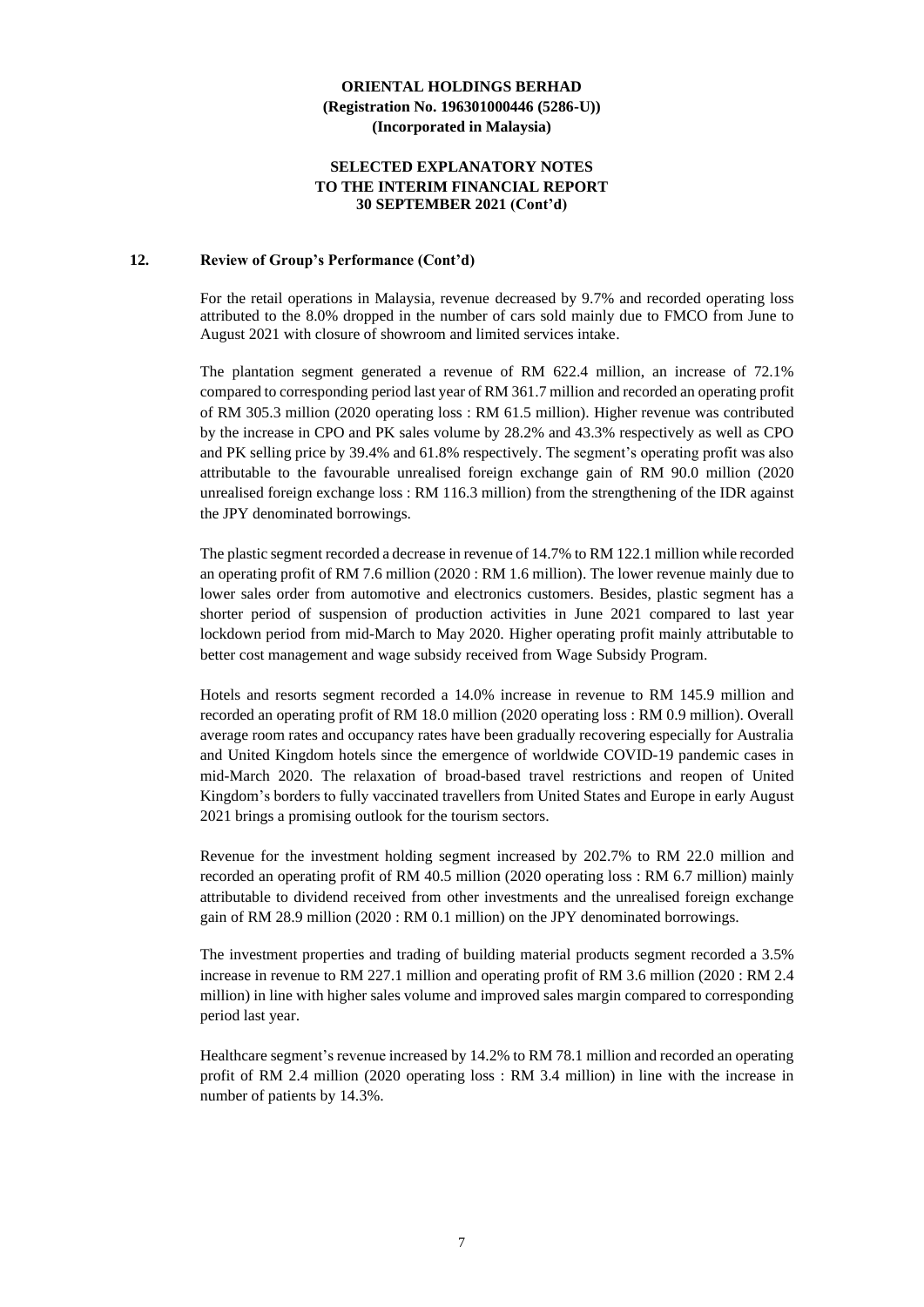#### **SELECTED EXPLANATORY NOTES TO THE INTERIM FINANCIAL REPORT 30 SEPTEMBER 2021 (Cont'd)**

### **13. Material Change in Profit/ Loss Before Taxation ("PBT"/ "LBT") reported as compared with the immediate preceding quarter**

#### *Overall Review*

The Group's revenue for the third quarter of 2021 was RM 708.1 million, a decline of RM 55.0 million or 7.2% from RM 763.1 million in Q2FY21, mainly due to lower contribution from automotive segment by RM 85.6 million attributed to the lower number of cars sold from retail operations.

The Group recorded an operating profit of RM 139.5 million (Q2FY21 : RM 70.3 million) mainly due to higher unrealised foreign exchange gain in Q3FY21 of RM 26.9 million (Q2FY21 : RM 2.9 million) mainly from the strengthening of the IDR and USD against the JPY denominated borrowings by the plantation and investment holding segments.

The Group recorded a profit before tax for Q3FY21 of RM 141.0 million compared to a profit before tax of RM 66.8 million for Q2FY21 mainly derived from the unrealised foreign exchange gain from plantation and investment holding segments.

#### *Segmental Analysis*

Performances of each operating segment as compared to the immediate preceding quarter are as follows:-

Revenue from automotive segment decreased by 23.1% to RM 285.3 million while operating profit decreased to RM 0.4 million (Q2FY21 : RM 10.8 million). The decrease in revenue and operating profit were mainly due to the lower number of cars sold from retail operations in Malaysia and Singapore by 34.2% and 18.8% respectively. With the implementation of full lockdown in Malaysia effective June 2021, sales operations in Malaysia were halted especially in the month of June to August 2021 while cars servicing operating at limited capacity.

Revenue from plantation segment increased by 5.2% to RM 224.0 million (Q2FY21 : RM 213.0 million) mainly due to higher CPO sales volume and average selling price by 0.7% and 12.9% respectively compared to Q2FY21. The segment recorded an operating profit of RM 108.8 million (Q2FY21 : RM 57.4 million) in line with higher sales coupled with favourable unrealised foreign exchange gain of RM 30.5 million (Q2FY21 : RM 7.3 million) from the strengthening of the IDR against the JPY denominated borrowings.

Revenue for plastic segment decreased by 3.0% to RM 33.7 million (Q2FY21 : RM 34.7 million) while recorded an operating profit of RM 1.4 million (O2FY21 : RM 0.6 million) mainly attributable to lower overhead cost and wage subsidy received.

Revenue for hotels and resorts segment decreased by 7.3% to RM 48.0 million (Q2FY21 : RM 51.8 million) and recorded an operating profit of RM 6.6 million (Q2FY21 : RM 6.7 million) in line with lower occupancy rates from Australia and New Zealand hotels due to lockdown restrictions in July to October 2021 and August to September 2021 respectively. In addition, New Zealand hotels received wage subsidies for Q3FY21 (Q2FY21 : Nil).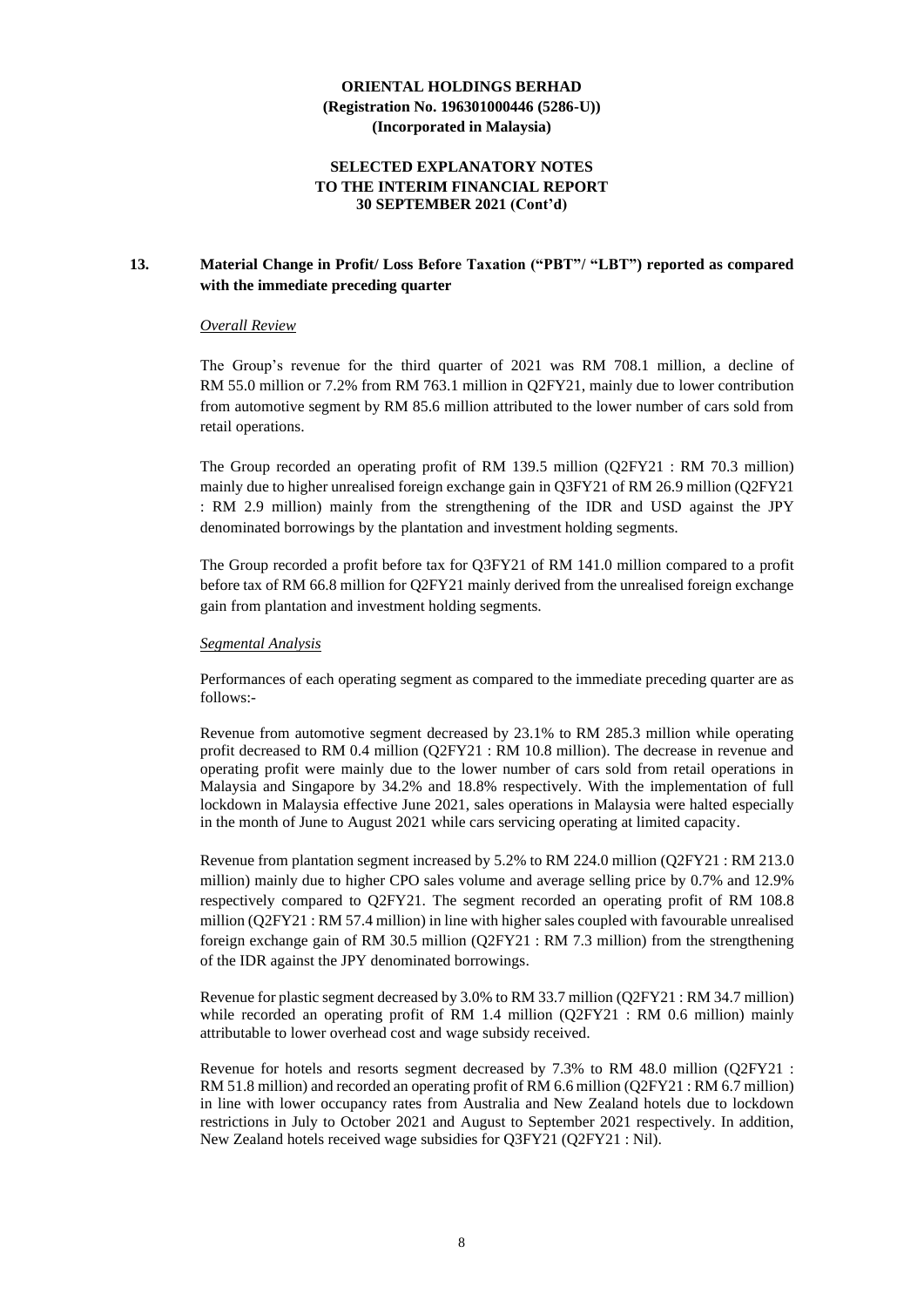#### **SELECTED EXPLANATORY NOTES TO THE INTERIM FINANCIAL REPORT 30 SEPTEMBER 2021 (Cont'd)**

### **13. Material Change in Profit/ Loss Before Taxation ("PBT"/ "LBT") reported as compared with the immediate preceding quarter (Cont'd)**

Revenue for investment holding segment increased by 1,035.0% to RM 18.8 million (Q2FY21 : RM 1.7 million) and recorded an operating profit of RM 18.0 million (Q2FY21 operating loss : RM 4.0 million). The profit was attributable to dividend received from other investments.

Revenue for investment properties and trading of building material products segment increased by 9.0% to RM 70.6 million (Q2FY21 : RM 64.8 million) and recorded an operating profit of RM 2.7 million (Q2FY21 operating loss : RM 2.1 million) as increased of the segment production operating capacity and selling price in the current quarter compared to Q2FY21 and land tax payment for 2021 in Q2FY21.

Revenue for healthcare segment increased by 5.4% to RM 27.7 million (Q2FY21 : RM 26.3 million) and recorded an operating profit of RM 1.6 million (Q2FY21 : RM 1.0 million) mainly derived from higher number of patients in the current quarter compared to Q2FY21.

### **14. Current Year Prospects**

On 11 March 2020, the World Organisation declared the COVID-19 outbreak to be a pandemic.

The Group's performance was impacted by the global and domestic actions taken to contain the outbreak.

The implementation and subsequent extension of the Movement Control Order (MCO) have dampen economic activity following the suspension of operations by non-essential service providers and lower operating capacity of manufacturing firms.

In Malaysia, the government had imposed the MCO from 18 March 2020 to 12 May 2020 and reinstatement of MCO 2.0 in mid-January to early March 2021. The Singapore government had also imposed similar lockdown measures (Circuit Breaker) from 7 April 2020 to 1 June 2020. As Malaysia and Singapore grapple with a surge in COVID-19 cases and highly infectious variants, MCO 3.0/ FMCO 3.0 were implemented nationwide effective 12 May 2021 and 1 June 2021 respectively. Malaysia and Singapore will launch a vaccinated travel lane (VTL) between Changi Airport and Kuala Lumpur International Airport on 29 November 2021. Under the VTL, fully vaccinated travellers will be able to travel between Malaysia and Singapore, and be subject to COVID-19 tests in lieu of serving quarantine or stay-home notice.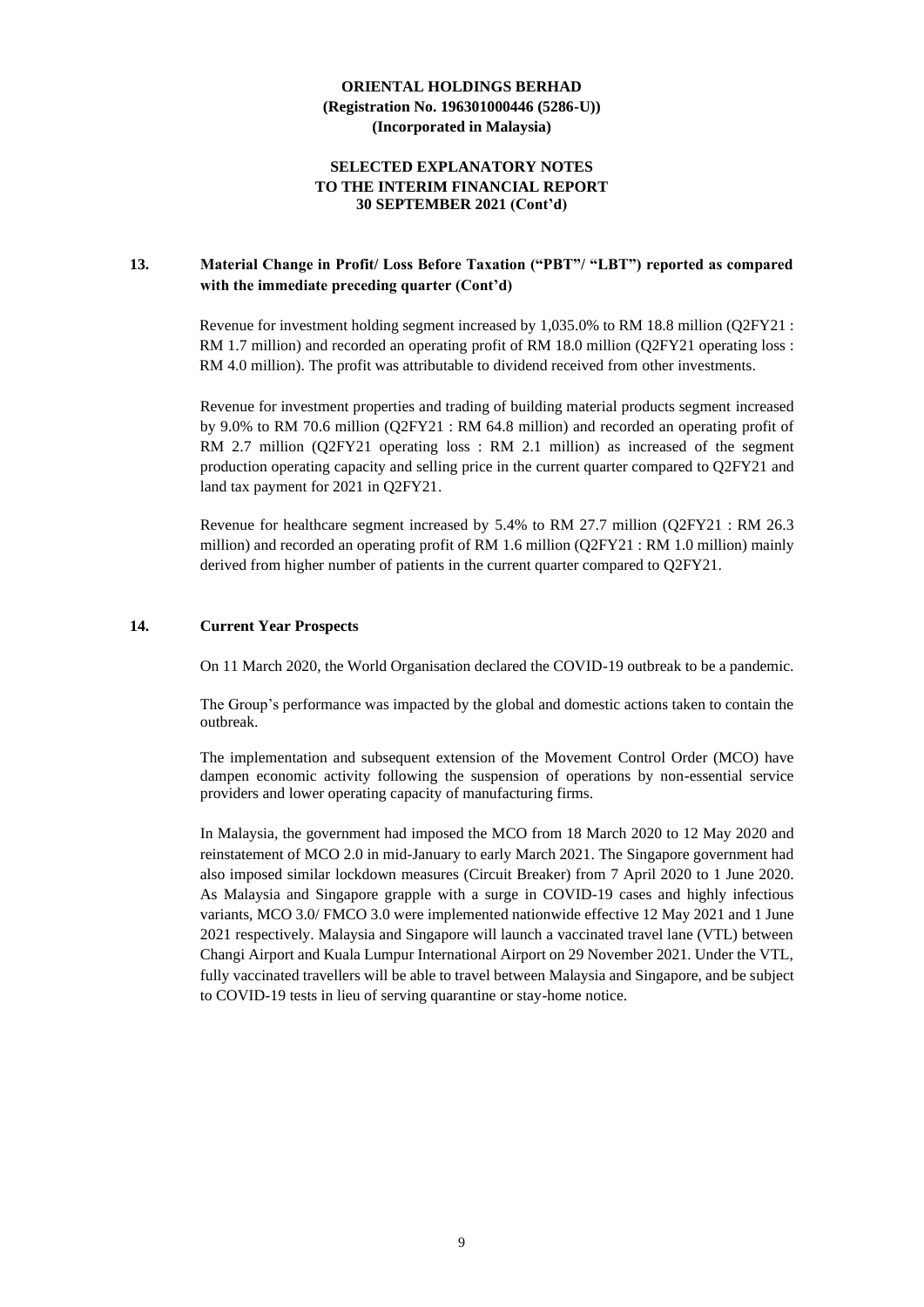#### **SELECTED EXPLANATORY NOTES TO THE INTERIM FINANCIAL REPORT 30 SEPTEMBER 2021 (Cont'd)**

#### **14. Current Year Prospects (Cont'd)**

The automotive segment will continue to contribute to the Group's performance under very competitive market conditions with strong and aggressive promotional campaigns by the industry players. Quarter 4 sales from retail operations in Malaysia will be gradually improved with the extension period of vehicle sales tax exemption further extended to June 2022. Shortage of vital components such as semiconductor chips continue to be a concern for certain models line up. We will continuing monitor the situation to improve the performance of the segment.

The plastic segment continues to face competitive environment from other industry players and the disruptions in the global supply chain and limited growth in the local automotive industry. Management will continue to exercise cost rationalisation, productivity improvement and source for new business ventures to improve the performance of the segment.

The plantation segment will take necessary steps to ensure that all estates and mills remain efficient, cost effective and competitive. The forex exposure of the JPY loans will be closely monitored and managed.

The hotels and resorts segment has been affected by the major lockdowns across the world. Hotel in United Kingdom has been closed for business since April 2020 and has resumed business operation in May 2021 resulting from easing of lockdown restrictions after the rapid mass vaccination programme across United Kingdom. The lockdown restrictions in Australia (July to October 2021) and New Zealand (August to September 2021) had reduced the performance of the segment.

Healthcare segment will continue to focus on strengthening brand awareness and positioning the hospital for sustainable growth. Following the MCO that arose with the current COVID-19 pandemic, there was a sharp decline in patient admissions. Patient sentiments has been gradually improve following the easing of MCO restrictions.

The Board is mindful of the seismic shifts that the COVID-19 pandemic has brought about to the domestic and global economies. The Board will navigate the challenges ahead and formulate plans to strengthen further the Group's solid foundation for a sustainable growth.

#### **15. Variance of Actual Profit from Forecast Profit/Profit Guarantee**

Not Applicable.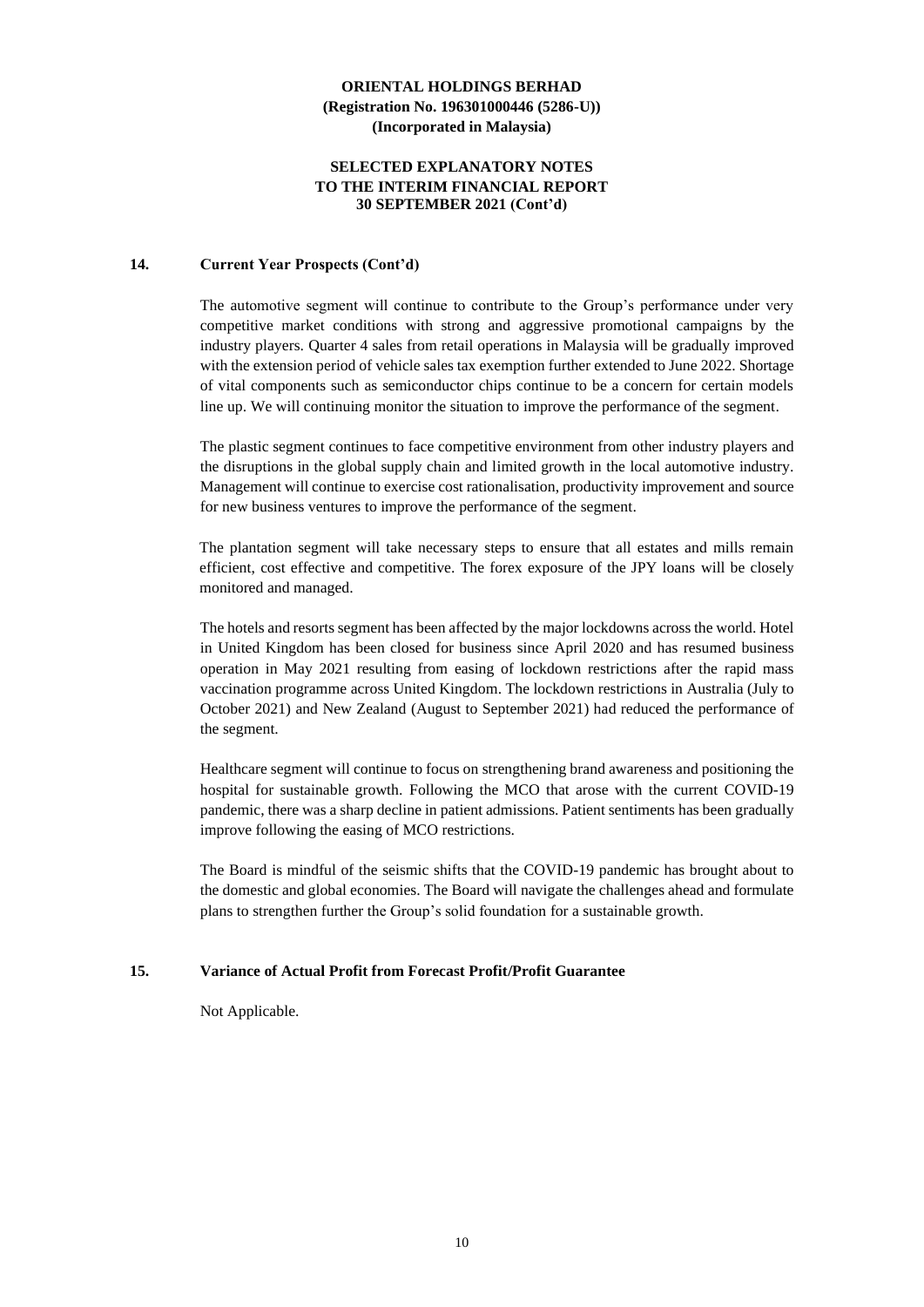### **SELECTED EXPLANATORY NOTES TO THE INTERIM FINANCIAL REPORT 30 SEPTEMBER 2021 (Cont'd)**

### **16. Taxation**

|                       |               | <b>Individual Quarter</b> | <b>Cumulative Quarter</b> |               |  |
|-----------------------|---------------|---------------------------|---------------------------|---------------|--|
|                       | Current       | Preceding                 | Current                   | Preceding     |  |
|                       | Year          | Year                      | Year                      | Year          |  |
|                       | Quarter       | Quarter                   | To date                   | To date       |  |
|                       | 30 Sept 21    | 30 Sept 20                | 30 Sept 21                | 30 Sept 20    |  |
|                       | <b>RM'000</b> | <b>RM'000</b>             | <b>RM'000</b>             | <b>RM'000</b> |  |
|                       | (Unaudited)   | (Unaudited)               | (Unaudited)               | (Unaudited)   |  |
| Current taxation      |               |                           |                           |               |  |
| Malaysian taxation    |               |                           |                           |               |  |
| - Based on profit for |               |                           |                           |               |  |
| the period            | 3,371         | 912                       | 7,722                     | 3,284         |  |
| - Under provision in  |               |                           |                           |               |  |
| respect of prior      |               |                           |                           |               |  |
| period                | 169           | 3                         | 205                       | 61            |  |
|                       | 3,540         | 915                       | 7,927                     | 3,345         |  |
| Foreign taxation      |               |                           |                           |               |  |
| - Based on profit for |               |                           |                           |               |  |
| the period            | 22,703        | 10,991                    | 67,452                    | 34,747        |  |
|                       | 26,243        | 11,906                    | 75,379                    | 38,092        |  |
| Deferred taxation     |               |                           |                           |               |  |
| Current period        | 256           | (3,005)                   | (531)                     | 149           |  |
| Over provision in     |               |                           |                           |               |  |
| respect of prior      |               |                           |                           |               |  |
| period                |               |                           | (79)                      | (3,293)       |  |
|                       | 256           | (3,005)                   | (610)                     | (3, 144)      |  |
|                       | 26,499        | 8,901                     | 74,769                    | 34,948        |  |

### **17. Status of Corporate Proposals**

There were no corporate proposals that have been announced by the Company but not completed at the date of this announcement except for the Stock Buy-Back which was approved by the stockholders at the Annual General Meeting on 27 October 2021 for the buy-back of up to 10% or up to 62,039,363 ordinary stocks. There were no stocks buy-back for the period to date.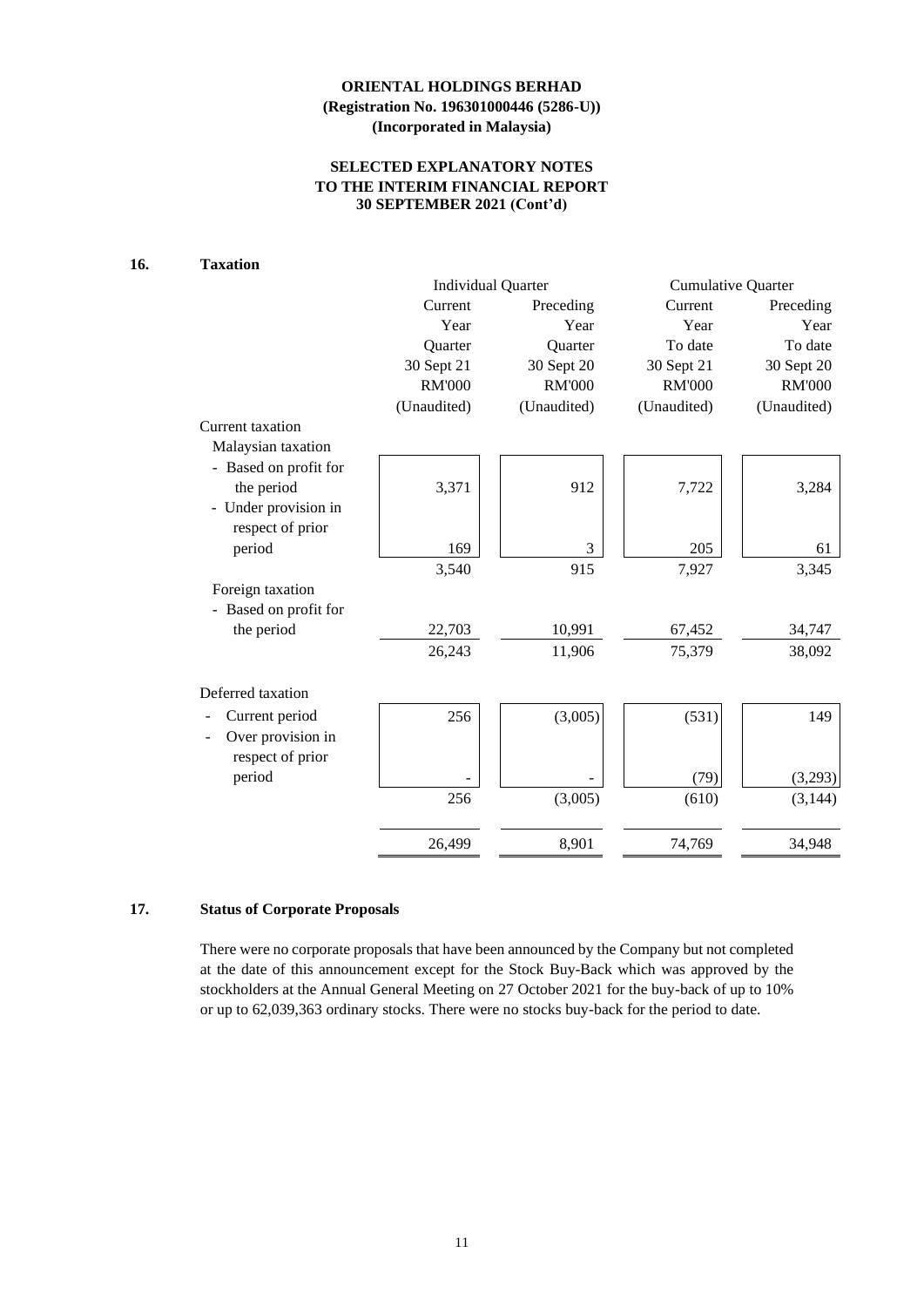### **SELECTED EXPLANATORY NOTES TO THE INTERIM FINANCIAL REPORT 30 SEPTEMBER 2021 (Cont'd)**

### **18. Group Borrowings**

|                                                                    | Borrowings denominated in  |                    |                                  |                                                   |                                           |  |  |  |  |  |
|--------------------------------------------------------------------|----------------------------|--------------------|----------------------------------|---------------------------------------------------|-------------------------------------------|--|--|--|--|--|
|                                                                    | <b>Interest</b><br>rate %  | <b>Ringgit</b>     | ← Foreign Currencies             | $\longrightarrow$                                 |                                           |  |  |  |  |  |
| <b>Short Term</b>                                                  |                            | <b>RM'000</b><br>I | <b>Source</b><br><b>Currency</b> | RM<br>Equivalent<br><b>RM'000</b><br>$\mathbf{I}$ | <b>Total</b><br><b>RM'000</b><br>$I + II$ |  |  |  |  |  |
| Hire purchase financing                                            | $2.5 - 2.9$                | 165                |                                  |                                                   | 165                                       |  |  |  |  |  |
| Borrowings - secured<br>-Revolving credit                          | $0.8 - 1.4$                |                    | JPY 39.680 billion               | 1,493,365                                         | 1,493,365                                 |  |  |  |  |  |
| -Term loans                                                        | $1.8 - 4.3$                | 255                | SGD 0.001 billion                | 1,804                                             | 2,059                                     |  |  |  |  |  |
| Borrowings – unsecured<br>-Bankers acceptance<br>-Revolving credit | $2.4 - 2.7$<br>$1.5 - 2.9$ | 27,082<br>8,000    | JPY 8.515 billion                | 319,904                                           | 27,082<br>327,904                         |  |  |  |  |  |
|                                                                    |                            | 35,502             |                                  | 1,815,073                                         | 1,850,575                                 |  |  |  |  |  |
| <b>Long Term</b>                                                   |                            |                    |                                  |                                                   |                                           |  |  |  |  |  |
| Hire purchase financing                                            | $2.5 - 2.9$                | 516                |                                  |                                                   | 516                                       |  |  |  |  |  |
| Term loans - secured                                               | $1.8 - 4.3$                | 3,873              | SGD 0.073 billion                | 224,412                                           | 228,285                                   |  |  |  |  |  |
|                                                                    |                            | 4,389              |                                  | 224,412                                           | 228,801                                   |  |  |  |  |  |
| <b>Total Borrowings</b>                                            |                            | 39,891             |                                  | 2,039,485                                         | 2,079,376                                 |  |  |  |  |  |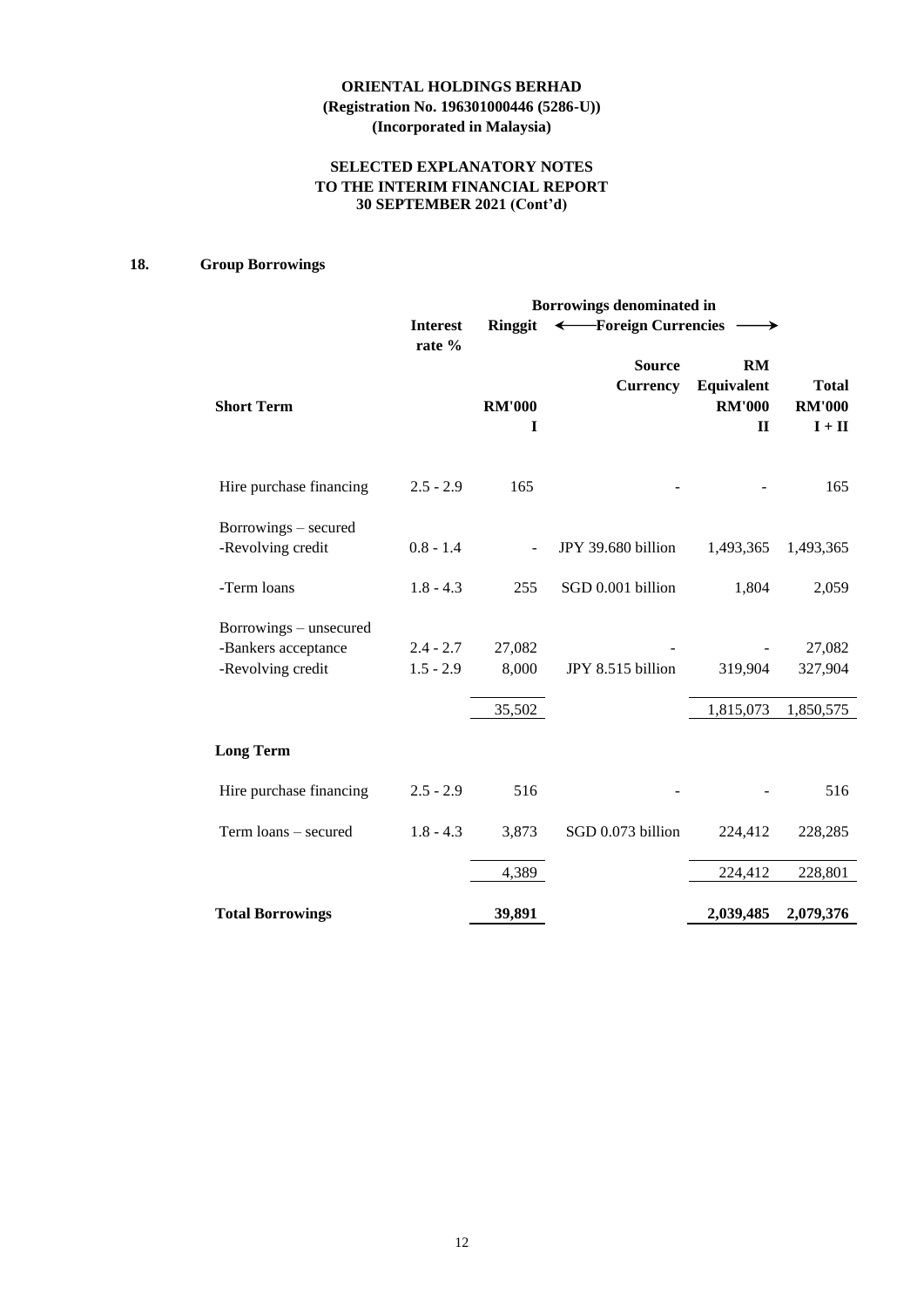#### **SELECTED EXPLANATORY NOTES TO THE INTERIM FINANCIAL REPORT 30 SEPTEMBER 2021 (Cont'd)**

### **19. Trade receivables**

The ageing analysis of trade receivables (included under trade and other receivables category) as at 30 September 2021 is as follows:

|                             | <b>RM'000</b> | $\frac{6}{9}$ |
|-----------------------------|---------------|---------------|
| Not past due                | 167,459       | 82.8          |
| Past due less than 3 months | 28,583        | 14.1          |
| Past due 3-6 months         | 3,952         | 2.0           |
| Past due 6-12 months        | 1,110         | 0.6           |
| Past due more than 1 year   | 1,108         | 0.5           |
|                             | 202.212       | 100.0         |

The Group did not impair the past due trade receivables but monitor these receivables closely. No bad and past due debts are anticipated that could materially affect the financial results and financial position of the Group as a whole.

#### **20. Changes in Material Litigations**

Not applicable.

### **21. Dividend Proposed**

The Board of Directors proposed an interim dividend of 10 sen per ordinary stock (2020 : 6 sen per ordinary stock) totalling RM62,036,183 in respect of the financial year ending 31 December 2021. The dividend will be payable on 20 January 2022 to depositors registered in the Record of Depositors at close of business on 31 December 2021.